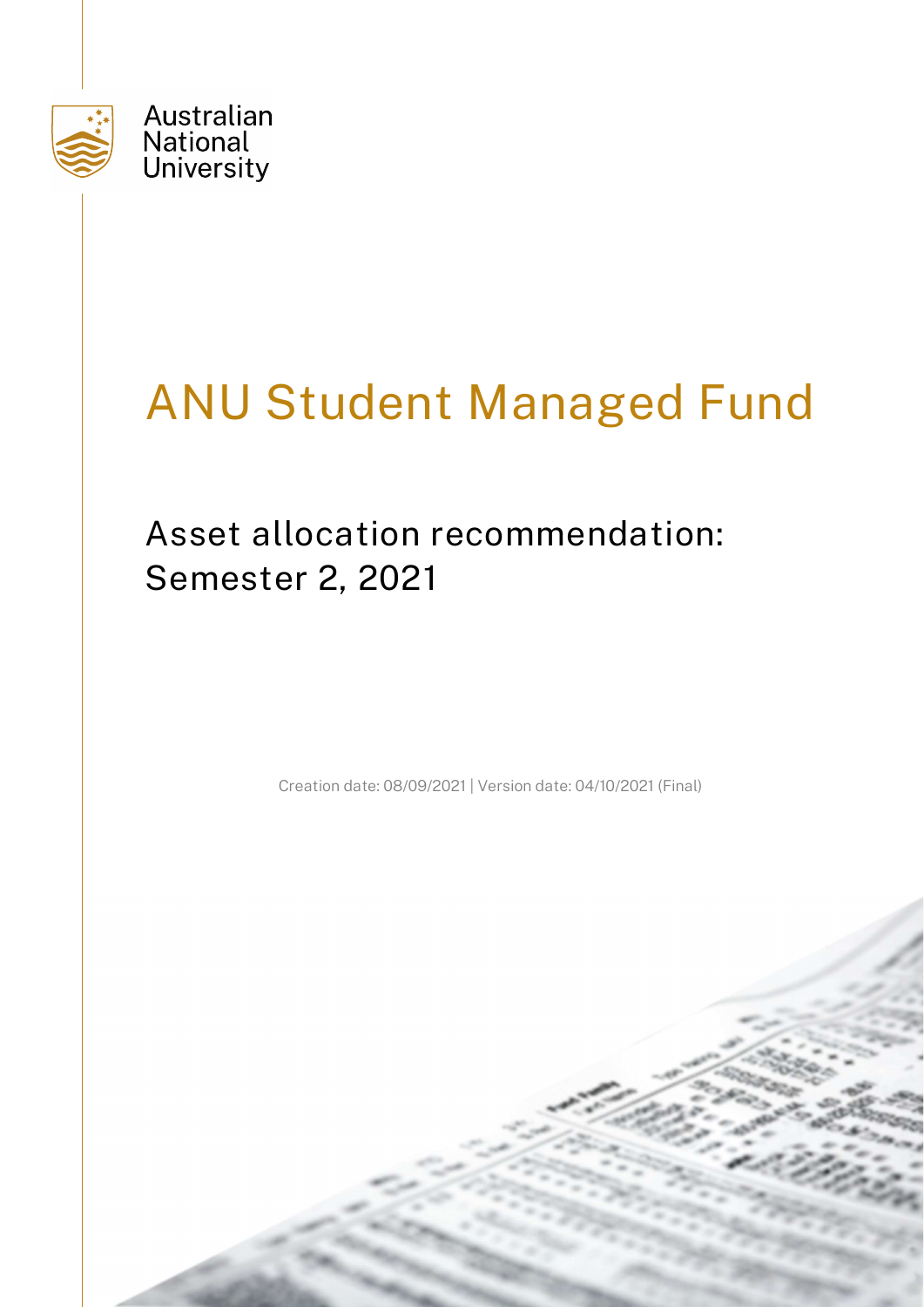## **Contents**

| Appendix C: Australian, Developed Market and Emerging Market Equities - Historical trends |  |
|-------------------------------------------------------------------------------------------|--|
|                                                                                           |  |
|                                                                                           |  |
|                                                                                           |  |
|                                                                                           |  |

#### Disclaimer:

This report is made available for the sole purpose of demonstrating the analysis undertaken by students enrolled in the University's Student Managed Fund and its related courses, and has been prepared by students who are not licensed to provide financial product advice under the Corporations Act 2001. The information provided does not constitute, and should not be relied upon as financial product advice. For financial product advice that takes account of particular objectives, financial situation and needs, readers should consult an Australian Financial Services licensee.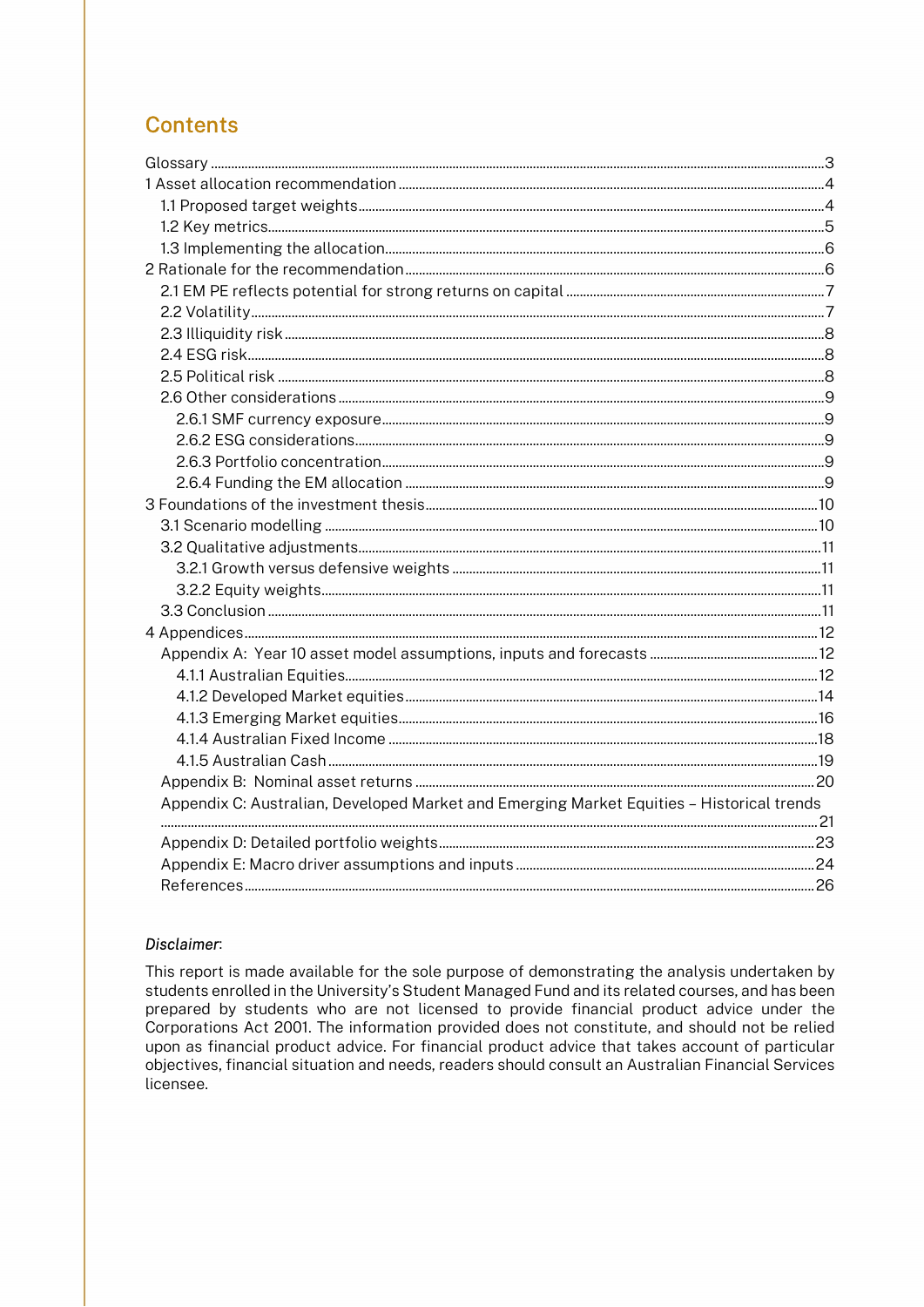## **Glossary**

AA – Asset allocation

AC – Australian Cash

AE – Australian Equities

AAA – BetaShares Australian High Interest Cash ETF

AAE – Active Australian Equities

AFI – Australian Fixed Income

ANU – The Australian National University

AUD or A\$ – Australian dollar

CF – Cash flow

CMT – Cash management trust

CPI – Consumer Price Index

EM – Emerging Markets

EM,U – Emerging Markets, Unhedged

DM – Developed Markets

DM,U – Developed Markets, Unhedged

DM,H – Developed Markets, Hedged

FAANG – Facebook, Amazon, Apple, Netflix and Google

GDP – Gross Domestic Product

IEM – iShares MSCI Emerging Markets AUD ETF

OECD – Organisation for Economic Co-operation and Development

PE – Price to earnings

RBA – Reserve Bank of Australia

ROE – Return on equity from existing operations

ROER - Return on equity from reinvestment

SMF – Student Managed Fund

SRI – Socially Responsible Investment

VGB – Vanguard Australian Government Bond Index ETF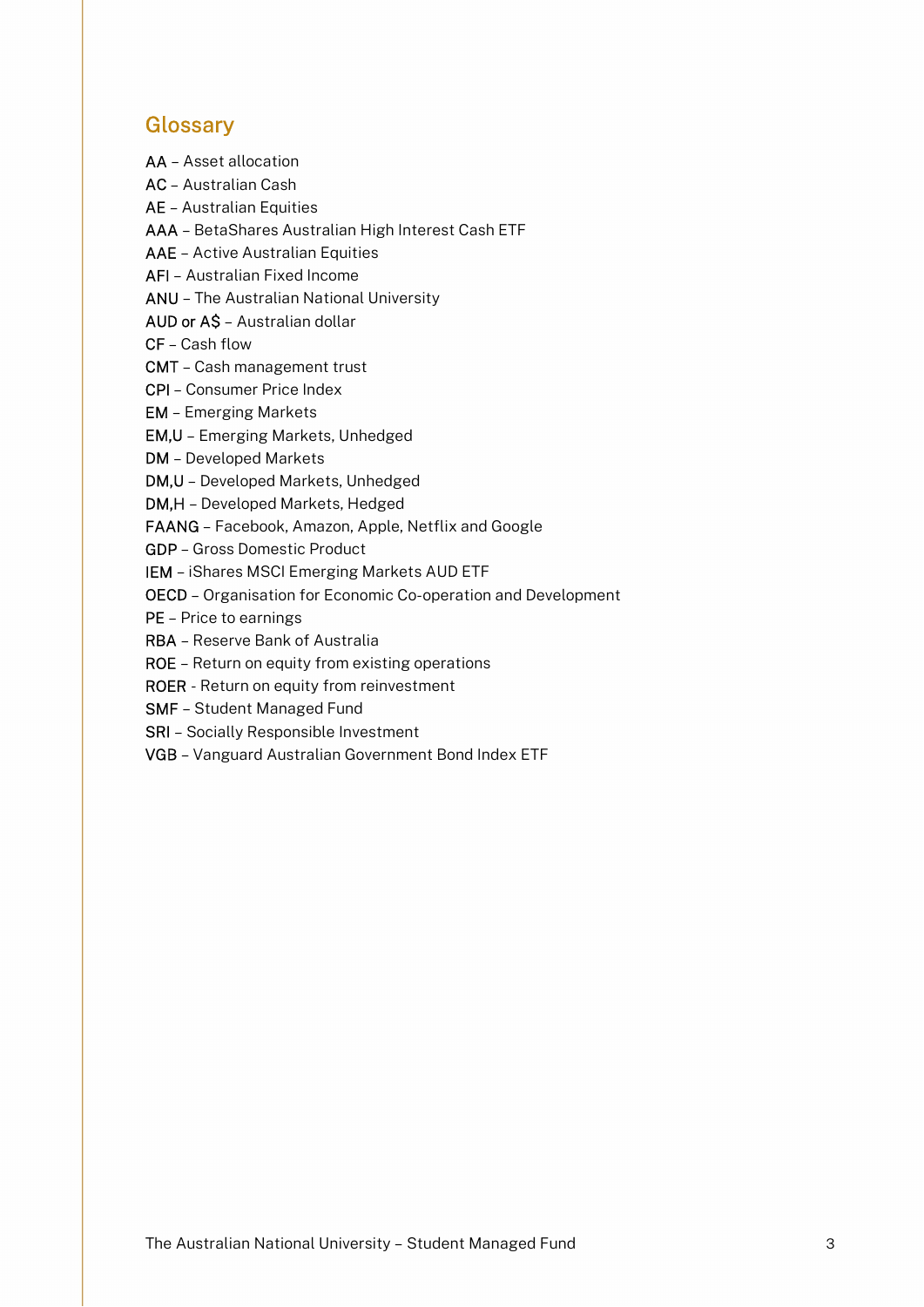## 1 Asset allocation recommendation

The Asset Allocation (AA) team of the Student Managed Fund (SMF) recommends a change to the target strategic asset weights involving adding +10% in Emerging Market equities (EM), funded by decreases of -5% in Australian Equities (AE) and -5% in Developed Market equities (Unhedged) DM,U. Adding EM would be the first allocation to an asset class outside of those included in the reference portfolio.

#### 1.1 Proposed target weights

The following changes are being proposed to the SMF's target strategic asset allocation:

- Add an EM target weighting of 10% (effectively an overweighting of +10% versus the reference portfolio) by purchasing the iShares MSCI Emerging Markets AUD ETF (IEM).
- Decrease the AE target weighting from 60% to 55% (an underweighting of -5% versus the reference portfolio) by selling the iShares Core S&P/ASX 200 ETF (IOZ).
- Decrease the DM,U target weighting from 10% to 5% (an underweighting of -5% versus the reference portfolio) by selling the Vanguard MSCI Index International Unhedged ETF (VGS).

The proposed asset allocation change shifts the weightings within the growth portion of the AA portfolio, leaving the growth/defensive target weight at 80%/20% in line with the reference weights. The structure of the defensive portion of the portfolio remains unchanged, with target weights of 7.5% (-7.5% versus the reference weights) in Australian Fixed Income (AFI) and 12.5% (+7.5%) in Australian Cash (AC). Modelling by the AA team indicates that AC outperforms AFI in the high and medium inflation scenarios and the stagflation scenario, to which the AA team attach a significantly greater probability (combined 85.5%) relative to the low inflation and crisis scenarios. Nonetheless, the AA team sees diversification benefits in holding both AC and AFI in the portfolio and leaving the current defensive weightings unchanged (see Section 3.2 for further discussion).

| Asset classes                                  | Reference<br>portfolio | <b>Current</b><br>portfolio<br>1 Oct, 2021 | <b>Deviation vs.</b><br>reference<br>portfolio | Proposed<br>target<br>portfolio | Deviation vs.<br>reference<br>portfolio |
|------------------------------------------------|------------------------|--------------------------------------------|------------------------------------------------|---------------------------------|-----------------------------------------|
| <b>Australian Equity</b>                       | 60%                    | 60.7%                                      | $+0.7%$                                        | 55%                             | $-5%$                                   |
| AE (AAE portfolio)                             | 50%                    | 55.2%                                      | $+5.2%$                                        | 50%                             | $+0\%$                                  |
| AE (AA portfolio)                              | 10%                    | 5.5%                                       | $-4.5%$                                        | 5%                              | $-5%$                                   |
| <b>International Equity</b>                    | 20%                    | 19.5%                                      | $-0.5%$                                        | 25%                             | +5%                                     |
| DM,H                                           | 10%                    | $9.2\%$                                    | $-0.8%$                                        | 10%                             | $+0\%$                                  |
| DM,U                                           | 10%                    | 10.3%                                      | $+0.3%$                                        | 5%                              | $-5%$                                   |
| EM,U                                           | 0%                     | 0%                                         | $+0\%$                                         | 10%                             | $+10%$                                  |
| <b>Australian Fixed</b><br>Income              | 15%                    | 6.1%                                       | $-8.9%$                                        | 7.5%                            | $-7.5%$                                 |
| <b>Australian Cash</b><br>(including accruals) | 5%                     | 13.7%                                      | +7.7%                                          | 12.5%                           | +7.5%                                   |
| <b>TOTAL</b>                                   | 100%                   | 100%                                       | 0%                                             | 100%                            | 0%                                      |

#### Figure 1: Portfolio Weights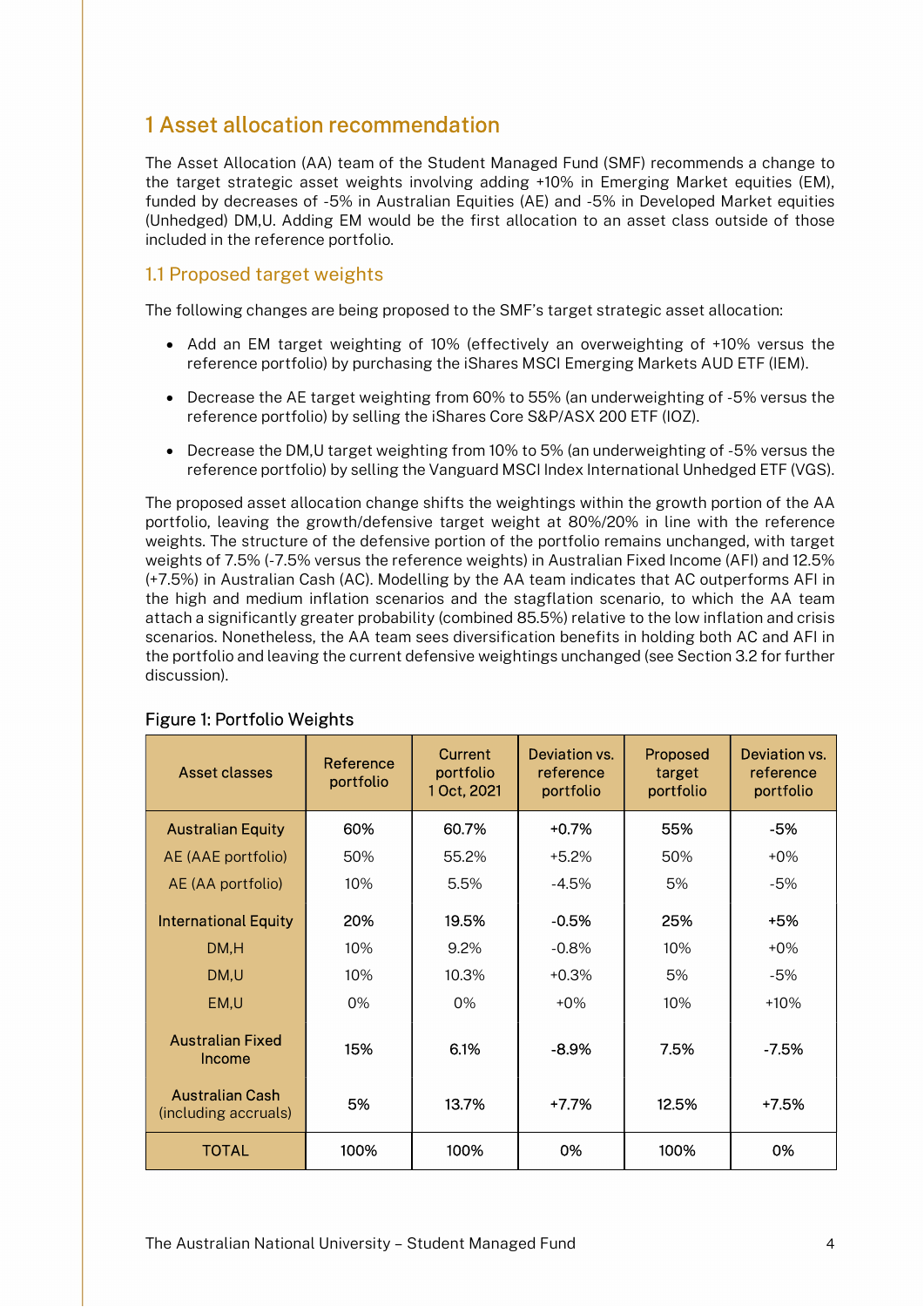## 1.2 Key metrics

Figure 2 presents projected 10-year real returns for each asset. Figure 3 reports changes in real portfolio value and selected portfolio metrics over 10 years for the reference, current and proposed portfolios, allowing for a 4.5% distribution at the end of each year. These indicate the extent to which the objective of maintaining the real portfolio value and hence the distribution is attained, noting that a negative change implies that both are declining in real terms. Discussion of these estimates and the underlying assumptions appears in Sections 2 and 3.

|                |                             | <b>Scenarios</b>      |             |                                      |                                    |                            | 10-year expected real return under 11 scenarios |                    |
|----------------|-----------------------------|-----------------------|-------------|--------------------------------------|------------------------------------|----------------------------|-------------------------------------------------|--------------------|
| No.            | <b>Inflation</b>            | Growth /<br>potential | Probability | <b>Australian</b><br><b>Equities</b> | <b>Developed</b><br><b>Markets</b> | Emerging<br><b>Markets</b> | Australian<br><b>Fixed Income</b>               | Australian<br>Cash |
|                | High                        | High                  | 7%          | 3.71%                                | 3.57%                              | 5.56%                      | $-1.99\%$                                       | 0.14%              |
| 2              | High                        | <b>Medium</b>         | 18%         | 1.52%                                | 0.93%                              | 2.54%                      | $-2.19%$                                        | $-0.54%$           |
| 3              | High                        | Low                   | 16%         | $-1.95%$                             | $-1.67%$                           | 0.85%                      | $-2.80%$                                        | $-1.08\%$          |
| 4              | Medium                      | <b>High</b>           | 9%          | 5.50%                                | 5.67%                              | 8.99%                      | $-0.92%$                                        | $-0.35%$           |
| 5              | Medium                      | <b>Medium</b>         | 20%         | 3.35%                                | 3.53%                              | 6.46%                      | $-1.39\%$                                       | $-0.80%$           |
| 6              | Medium                      | Low                   | 12%         | 2.33%                                | 1.26%                              | 4.74%                      | $-1.61%$                                        | $-1.25%$           |
| $\overline{7}$ | Low                         | <b>High</b>           | 4%          | 7.40%                                | 7.01%                              | 8.96%                      | $-0.03%$                                        | $-1.04\%$          |
| 8              | Low                         | <b>Medium</b>         | 6%          | 4.42%                                | 4.26%                              | 6.88%                      | $-0.53%$                                        | $-1.36\%$          |
| 9              | Low                         | Low                   | 4%          | 1.65%                                | 1.45%                              | 3.66%                      | $-0.84%$                                        | $-1.68\%$          |
| 10             | <b>Stagflation</b>          | <b>Stagflation</b>    | 3.5%        | $-6.26%$                             | $-6.51%$                           | $-3.29%$                   | $-3.17%$                                        | $-0.82%$           |
| 11             | <b>Crisis</b>               | Crisis                | 0.5%        | $-4.26%$                             | $-2.89%$                           | $-4.33\%$                  | $-0.49%$                                        | $-1.52%$           |
|                | <b>Probability-Weighted</b> |                       | 100%        | 2.39%                                | 2.21%                              | 4.79%                      | $-1.69%$                                        | $-0.82%$           |

#### Figure 2: Asset class expected real returns under 11 scenarios

## Figure 3: Expected real portfolio value after 10 years (allowing for distributions)

|                |                  | <b>Scenarios</b>                |             | Expected change in real portfolio Value (% p.a.) |                          |                           |  |
|----------------|------------------|---------------------------------|-------------|--------------------------------------------------|--------------------------|---------------------------|--|
| No.            | <b>Inflation</b> | Growth / potential              | Probability | Reference portfolio                              | <b>Current portfolio</b> | <b>Proposed portfolio</b> |  |
|                | High             | High                            | 7%          | $-1.97%$                                         | $-1.79%$                 | $-1.63%$                  |  |
| 2              | High             | Medium                          | 18%         | $-3.79%$                                         | $-3.67%$                 | $-3.54%$                  |  |
| 3              | <b>High</b>      | Low                             | 16%         | $-6.38%$                                         | $-6.23%$                 | $-6.00\%$                 |  |
| $\overline{4}$ | Medium           | High                            | 9%          | $-0.41%$                                         | $-0.37%$                 | $-0.05%$                  |  |
| 5              | Medium           | Medium                          | 20%         | $-2.14%$                                         | $-2.10%$                 | $-1.81%$                  |  |
| 6              | Medium           | Low                             | 12%         | $-3.22%$                                         | $-3.18%$                 | $-2.91%$                  |  |
| $\overline{7}$ | Low              | High                            | 4%          | 1.03%                                            | 0.93%                    | 1.12%                     |  |
| 8              | Low              | Medium                          | 6%          | $-1.29%$                                         | $-1.37%$                 | $-1.11%$                  |  |
| $\overline{9}$ | Low              | Low                             | 4%          | $-3.48%$                                         | $-3.55%$                 | $-3.34%$                  |  |
| 10             | Stagflation      | <b>Stagflation</b>              | 3.5%        | $-9.81%$                                         | $-9.59%$                 | $-9.34\%$                 |  |
| 11             | Crisis           | Crisis                          | 0.5%        | $-7.61%$                                         | -7.69%                   | $-7.75%$                  |  |
|                |                  | <b>Probability-Weighted</b>     | 100%        | $-3.24%$                                         | $-3.17%$                 | $-2.95%$                  |  |
|                |                  |                                 |             | <b>Year 10 Real Portfolio Metrics</b>            |                          |                           |  |
|                |                  | <b>Expected Portfolio Value</b> |             | 0.736                                            | 0.741                    | 0.759                     |  |
|                |                  | <b>Probability of Shortfall</b> |             | 96%                                              | 96%                      | 96%                       |  |
|                |                  | <b>Expected Shortfall</b>       |             | $-26.81%$                                        | $-26.28%$                | $-24.60\%$                |  |
|                |                  | <b>Expected Utility</b>         |             | $-0.686$                                         | $-0.666$                 | $-0.614$                  |  |

Note: Shortfall is measured relative to a target of maintaining the real value of the portfolio after distributions.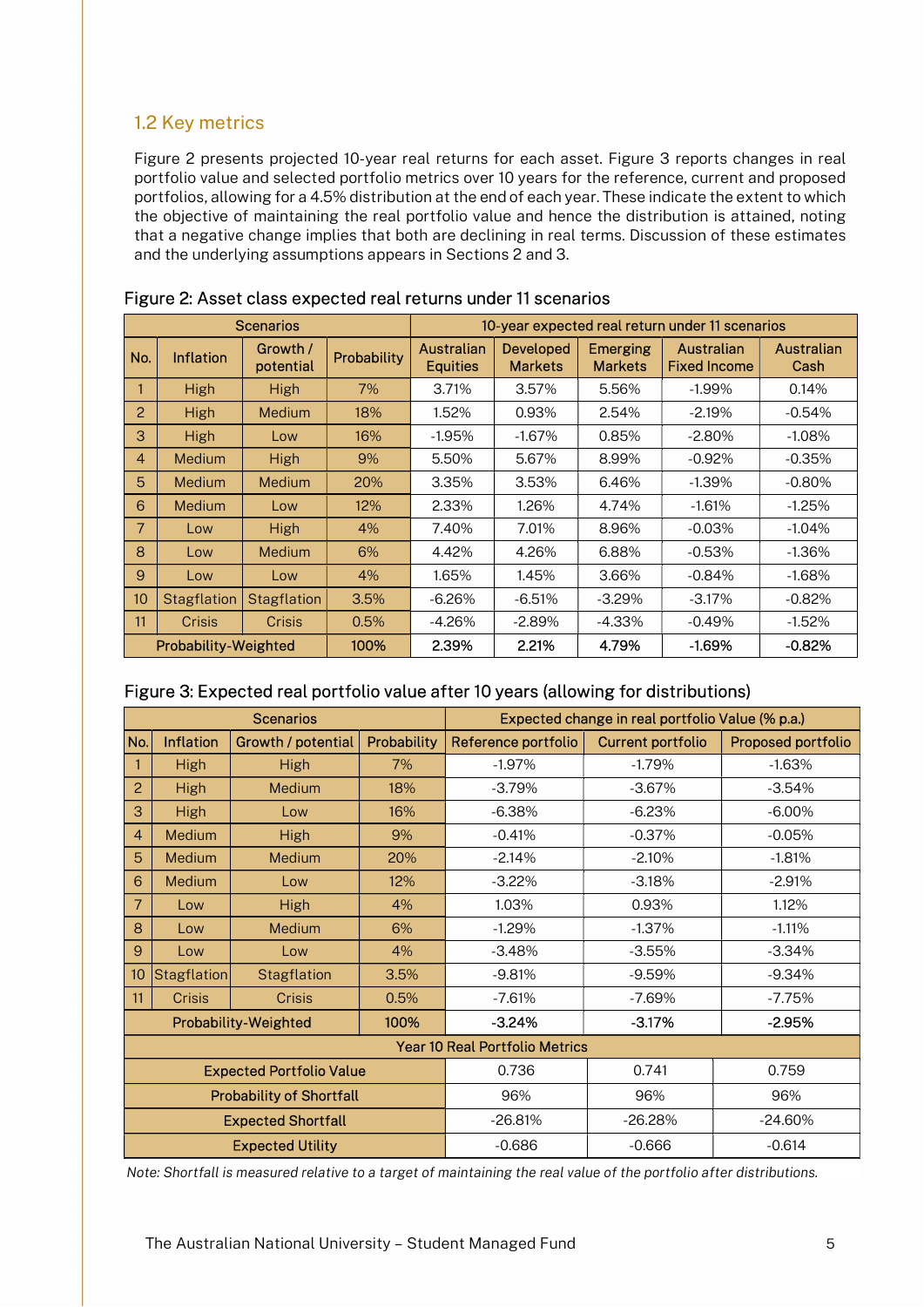## 1.3 Implementing the allocation

The AA team proposes that the changes in allocation are implemented as follows:

- Purchasing IEM holdings equal to 10% of the SMF portfolio
- Selling IOZ equal to 5% of the SMF portfolio
- Selling VGS equal to 5% of the SMF portfolio

Note that the current target portfolio weighting of 60% in AE is divided into two components, with 50% being allocated to the Active Australian Equity (AAE) component and 10% assigned to AA. The proposed 5% sale of AE is to come from the AE allocation budgeted to AA. This will leave the AE holdings substantially invested in the AAE component, with less than 1% remaining in the AA component based on current portfolio weights.

Figure 4 outlines the effect of the proposed trades, which will leave some small deviations from target weights. It is proposed that the Fund Convenor moves the overall portfolio towards the target weights by selectively trading holdings to fund the 4.5% distribution for 2021, subject to not completing smaller trades of less than 0.5% of the portfolio value to minimise the negative effects of brokerage costs. In the interim, the Fund will remain relatively overweight in growth assets and underweight in defensive assets (current deviation 1.2%), subject to market movements impacting on the weights.

| Asset classes                                  | Current<br>portfolio<br>19 Sept, 2021 | Proposed<br>target<br>weights | Proposed<br>trades | <b>Portfolio</b><br>weights<br>after trades | Interim portfolio<br>weights vs.<br>target |
|------------------------------------------------|---------------------------------------|-------------------------------|--------------------|---------------------------------------------|--------------------------------------------|
| <b>Australian Equity</b>                       | 60.7%                                 | 55%                           | -5%                | 55.7%                                       | $+0.7%$                                    |
| AE (AAE portfolio)                             | 55.2%                                 | 50%                           | 0%                 | 55.2%                                       | $+5.2%$                                    |
| AE (AA portfolio)                              | 5.5%                                  | 5%                            | $-5%$              | 0.5%                                        | $-4.5%$                                    |
| <b>International Equity</b>                    | 19.5%                                 | 25%                           | +5%                | 24.5%                                       | $-0.5%$                                    |
| DM.H                                           | $9.2\%$                               | 10%                           | 0%                 | $9.2\%$                                     | $-0.8\%$                                   |
| DM.U                                           | 10.3%                                 | 5%                            | $-5%$              | 5.3%                                        | $+0.3%$                                    |
| EM.U                                           | $0.0\%$                               | 10%                           | $+10%$             | 10%                                         | $+0.0\%$                                   |
| <b>Australian Fixed</b><br>Income              | 6.1%                                  | 7.5%                          | 0%                 | 6.1%                                        | $-1.4%$                                    |
| <b>Australian Cash</b><br>(including accruals) | 13.7%                                 | 12.5%                         | 0%                 | 13.7%                                       | $+1.2%$                                    |
| TOTAL                                          | 100%                                  | 100%                          | 0%                 | 100%                                        | 0%                                         |

#### Figure 4: Proposed asset allocation after implementation

## 2 Rationale for the recommendation

This section articulates the reasoning behind the proposal to reallocate 10% of the Fund's portfolio weighting to EM, funded through a 5% reduction in AE and a 5% reduction in DM,U.

EM offer higher returns compared with AE and DM over the SMF's 10-year investment horizon, thus helping to achieve the Fund's return objective of inflation plus 4.5% (see Section 1.2 above). The AA team portfolio construction model shows EM outperforming both AE and DM in all but the crisis scenario and offering a probability-weighted expected real return of 4.79% versus 2.39% for AE and 2.21% for DE. The difference in horizon returns is largely attributable to the divergence in forward PEs, with EM modelled to be trading at 13.90x, AE at 17.70x and DM at 19.85x on a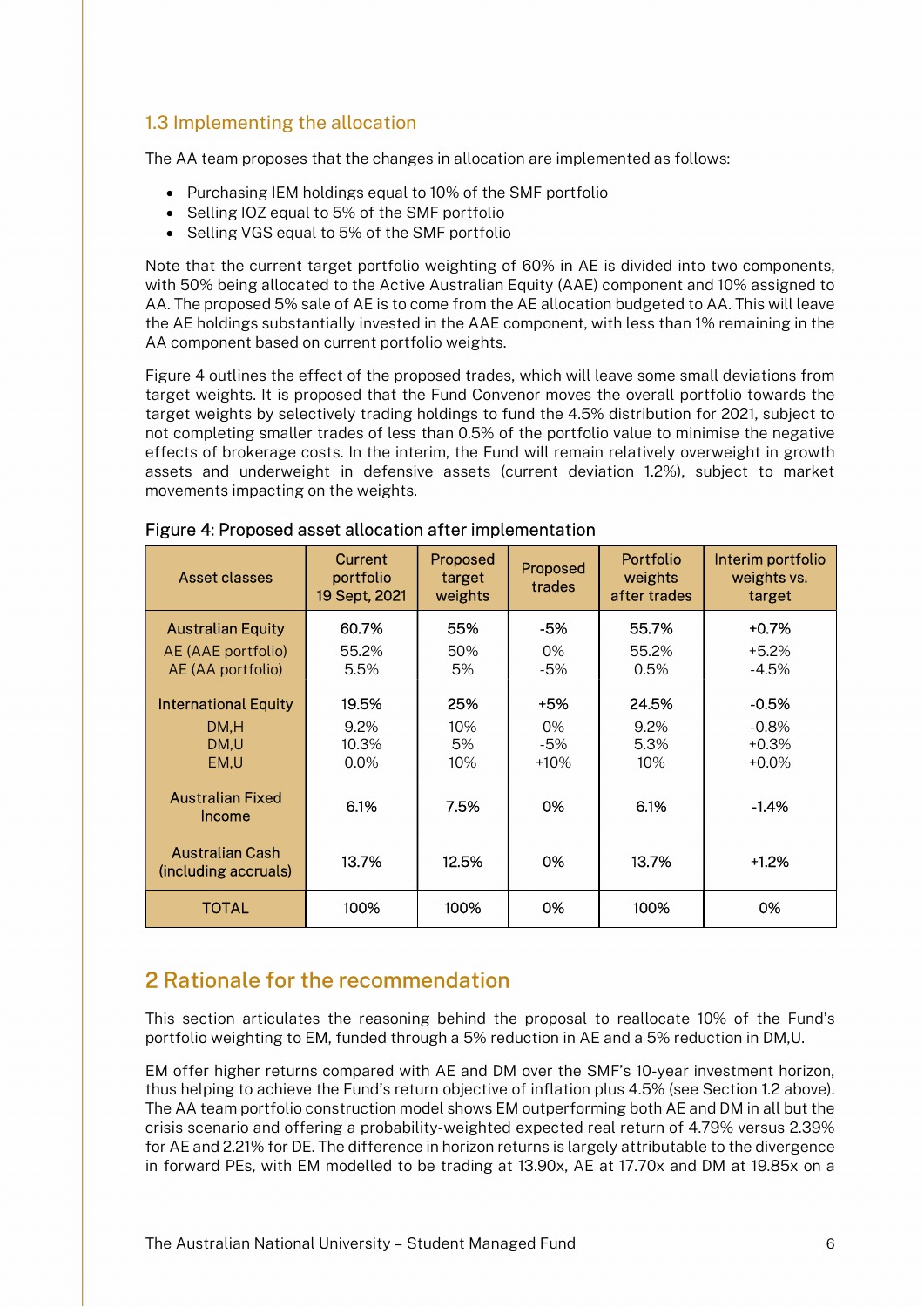forward basis (see Figure 27 in Appendix E). We provide evidence below that the EM PE discount is not due to low corporate profitability and thus a poorer outlook for value generation.

The AA team investment thesis is that the EM PE discount and associated higher expected return reflects risk premia related to a range of factors including greater short-term volatility, illiquidity, ESG considerations and political risk. As the SMF is better able to bear some of these risks than the market given its long-term investment horizon, in particular short-term volatility and illiquidity, an opportunity is provided for the Fund to prudently capture higher returns to help meet its long-term objectives. We are also willing to bear idiosyncratic political risk, while noting the existence of geopolitical forces that might prove systemic. EM may also bring exposure to certain factors that matter to the SMF, specifically currency fluctuations, ESG considerations and portfolio concentration, thus indicating a need to limit the weighting.

## 2.1 EM PE reflects potential for strong returns on capital

Before discussing some of the risks, it is important to establish that the relatively low PE multiple for EM is not driven by a poor outlook for cash flows and value generation. If this were the case, it might be revealed by relatively low returns on capital. To the contrary, the ROE of EM has tracked above that for the Datastream Total World series over the past 20 years (see Figure 5).



Figure 5: Return on equity of Emerging Markets versus world equities

Higher ROEs can be the result of either greater profitability or higher leverage. Our investigations suggest that greater leverage is not the driver of EM's relatively strong ROE. In 2020, net leverage for EM companies decreased slightly due to conservative corporate behaviour and a focus on deleveraging, while leverage ratios of European and American companies increased on average by about 1.5x. This implies that leverage in EM is trending lower than in DM, which a report by Lazard Asset Management forecasts to continue (Lazard Asset Management, 2021). If stronger underlying profitability is the driver of the high ROE for EM, then this can combine with higher prospective growth arising from continued strengthening of institutions and rising GDP per capita to fuel earnings growth while creating value for shareholders.

## 2.2 Volatility

EM is a volatile asset class, demonstrated by the standard deviation of US\$ returns being approximately one third higher than DM over the last 10 years (see Figure 6). The relationship of higher volatility appears to be structural, with EM US\$ returns being significantly more volatile than DM (see Figure 6). This is a result of EM's developing status and greater economic sensitivity,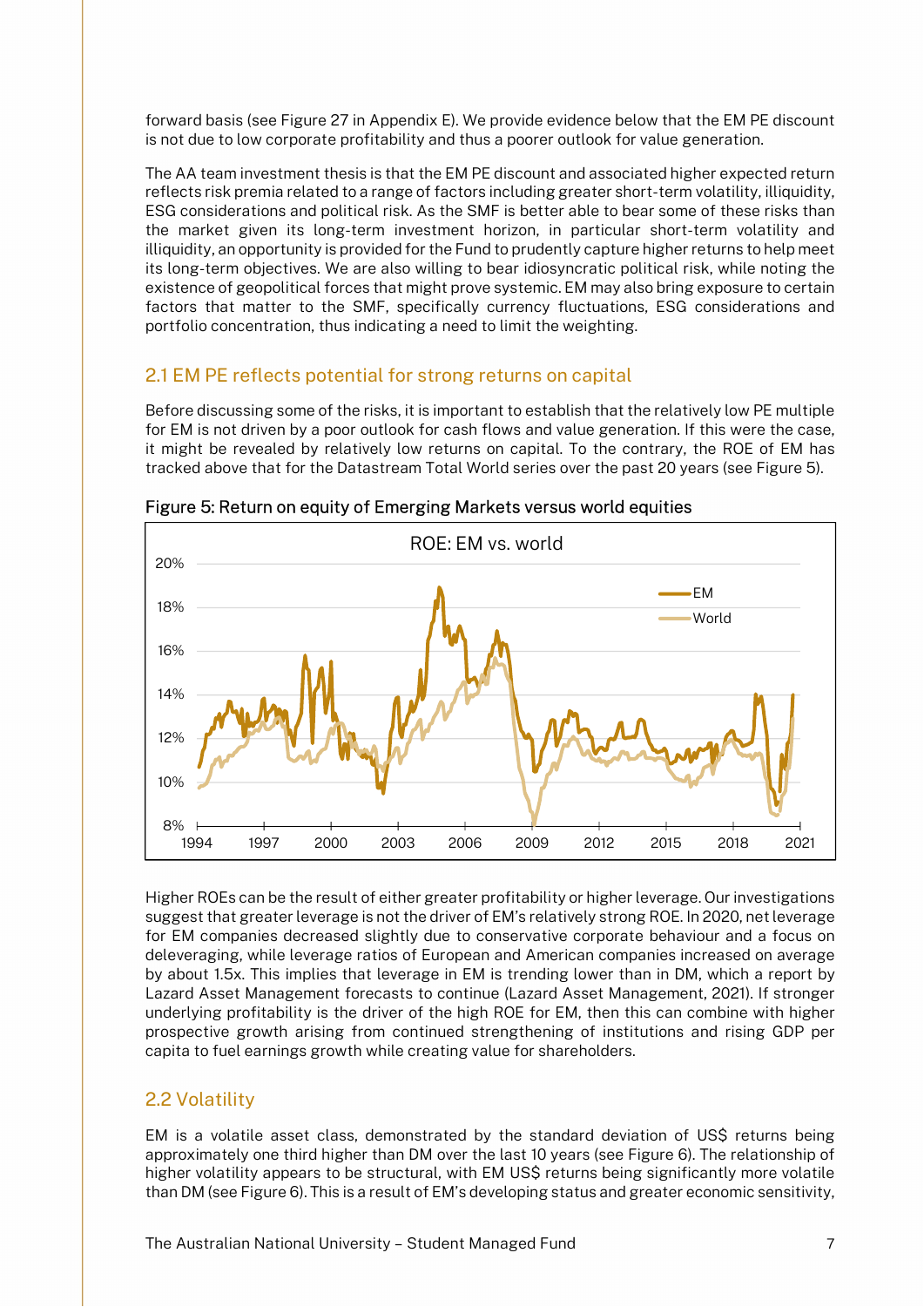including to global trade. The AA team contends that market concern over short term volatility is contributing to the additional risk premia and hence the PE discount for EM. The SMF's long-term horizon means it is better able to bear volatility over the short run.

| Currency       |                   | US dollar     |                   | Australian dollar |                   | Local currency |
|----------------|-------------------|---------------|-------------------|-------------------|-------------------|----------------|
| Index          | <b>MSCI World</b> | <b>MSCIEM</b> | <b>MSCI World</b> | <b>MSCIEM</b>     | <b>MSCI World</b> | <b>MSCIEM</b>  |
| September 2021 | 16.0%             | 27.8%         | 16.2%             | 23.0%             | 15.8%             | 54.6%          |
| Last 20 years  | 18.2%             | 26.9%         | 16.1%             | 18.4%             | 17.1%             | 21.4%          |
| Last 10 years  | 12.1%             | 16.9%         | 12.0%             | 11.5%             | 11.2%             | 13.0%          |

## 2.3 Illiquidity risk

EM are relatively illiquid when compared to DM. Oliver Wyman purport that illiquidity in EM is driven by a narrow investor base, limited pool of securities and financial products, and underdeveloped market technology (Alderighi, 2016). To the extent that illiquidity is contributing additional risk premia to the EM, it provides a source of return related to a risk that the SMF is able to bear given its long-term horizon. As outlined by the International Organization of Securities Commission (IOSCO), there are many initiatives EM are currently taking, and may take into the future, to improve liquidity (IOSCO Board, 2020). Such initiatives may positively impact valuation to the extent that they result in liquidity improvements in EM not currently expected by the market, which could provide a source of upside.

## 2.4 ESG risk

The relative discount to EM compared with AE and DM could also reflect the poorer ESG credentials. EM have a MSCI ESG rating of BBB, versus a rating of A for DM and AAA for AE (MSCI, 2021). The poor ESG score is driven by higher carbon intensity in EM of 303.9 tons per million US\$ sales versus 135.5 tons for DM. Some constituents within the MSCI EM index are also the subject of United Nations Global Conduct violations associated with manufacturing controversial weapons. Investors may be placing a discount on EM due to these ESG traits. A discussion of how this impacts the SMF's view on EM is contained in Section 2.6.2.

## 2.5 Political risk

Political risk may be further contributing to the price discount placed on EM. Inherent to the 'emerging' aspect of EM are institutions of variable degrees of sophistication and efficacy, political instability, and greater sovereign uncertainty. Here the SMF is concerned with systemic political risk with long-term implications, rather than idiosyncrasies of EM political systems. While country political risk is likely to be mostly idiosyncratic, the main potential sources of political risk that might impact on the overall performance of the EM Index relate to China. This reflects not only China's 34% index weight, but also its political and economic influence within the Asian region and developing geopolitical tensions with the US. Geopolitical risks that have potential to cause widespread disruption include hostile trade sanctions, regional governance instability, cyber security threats and China's global agenda. There is also a risk of aggression against Taiwan (15% weight) and unrest along the Korean peninsula (South Korea 13% weight).

The potential impact of political risk on the outlook for company earnings and equity market returns over the long-term is difficult to fathom. Also, political developments may not necessarily be all negative if they lead to improved governance and promote development of economies and markets. The Central Committee of the Communist Party of China and the State Council recently issued a report detailing a plan to improve regulation across the Chinese economy over the next 5 years. The Evergrande problem in China is only arising due to regulatory improvements in the country, and signals a desire to improve institutional and market integrity. These actions may provide a catalyst for other emerging economies to pursue their own regulatory reforms.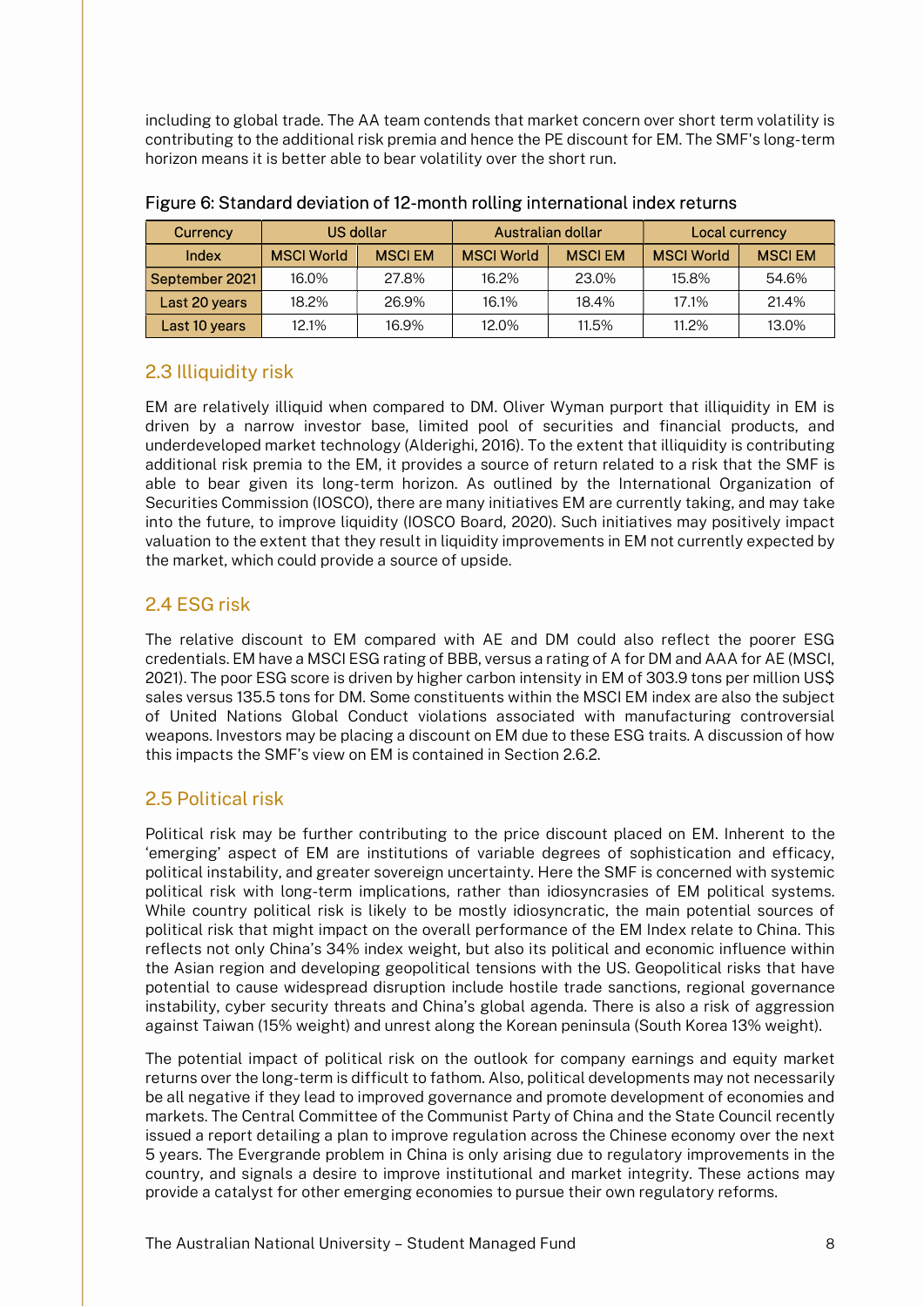## 2.6 Other considerations

#### 2.6.1 SMF currency exposure

Fluctuations in exchange rates affect the AUD returns of EM. From the SMF's perspective, the main consideration is whether currency movements might counter the higher returns that are forecasted for EM. While currencies are difficult to predict, over the long-term they might be expected to tend towards purchasing power parity (PPP). We thus may be able to use PPP as a valuation reference point to help gauge if there is any skew in long-term currency risk. According to OECD estimates, the AUD/USD at 0.73 is 7% above PPP of 0.68 while many EM currencies are trading significantly below PPP (OECD, 2021). For instance, the PPP discount for the Chinese Yuan is about 35%, while both New Taiwan Dollar and Korean Won are around 50% (Department of Foreign Affairs and Trade, 2021; OECD, 2021). While the extent to which long-term convergence to PPP will occur is highly debatable, these estimates at least suggest that long-term currency shifts could be more likely to enhance than detract from EM returns in AUD. It is also worth noting that the shorter-term currency movements for EM have historically reduced volatility for Australian investors (see Figure 6). This is in part due to how the AUD is correlated with EM, with both tending to move with the economic cycle (see Section 2.2.3).

While no major currency risk is clearly evident from investing in EM, currency movements are difficult to forecast and add uncertainty to any positions taken by the Fund in international markets. Beyond looking at PPP, the AA team currently does not have an explicit tool to evaluate foreign currency exposure. It is hence hesitant to overexpose the Fund without a mechanism to both forecast and measure the impact that foreign currency is having in the portfolio.

#### 2.6.2 ESG considerations

As discussed above (see Section 2.1.4), one of the reasons for the discount on EM could be weaker ESG credentials than DM. This is a key consideration for the SMF given its Socially Responsible Investment (SRI) Policy, which aims to ensure that the Fund is invested in accordance with the ANU SRI Policy and SMF team beliefs. A central theme in the SMF's SRI Policy is a preference for investments that have better ESG qualities, all other things being equal. The MSCI EM index has a lower ESG score than the MSCI DM (World) index, and potentially includes companies that may be following questionable practices. In the absence of suitable SRI-focused ETFs, and in light of the SMF's objective to provide an immersive learning environment, investment in ETFs that may include some less socially responsible constituents is an unfortunate necessity. Consistent with the AA IP and SMF SRI Policy, we will continue to look for replacement ETFs that offer exposure to the underlying MSCI EM index but with more responsible constituent holdings.

#### 2.6.3 Portfolio concentration

While investing in EM changes the geographical exposure of the Fund, the AA team does not consider this to add any substantial diversification benefits for two reasons. First is the existence of some common exposures between AE and EM, specifically the correlation in economic performance between Australia and Asia (particularly China). Second, the MSCI EM index draws 74% of its capital from only five countries, which poses an element of concentration risk. This concentration risk and the added exposure to common Asia-Australian risk factors is one consideration suggesting placing a limit on the EM weighting and funding the purchase through the sale of both AE and DM,U.

#### 2.6.4 Funding the EM allocation

A key consideration in recommending that the 10% position in EM be funded from 5% each in AE and DM,U is that expected returns on both AE and DM,U are similar as well as less attractive than EM. It is also seen as an opportunity to diversify Australian exposure at the margin. While the optimiser indicates holding as much EM as possible (see Section 3.2), other considerations suggesting that it is prudent to limit exposure include geopolitical risk, ESG considerations, and restriction of foreign currency exposure until the ability to model currency is further developed.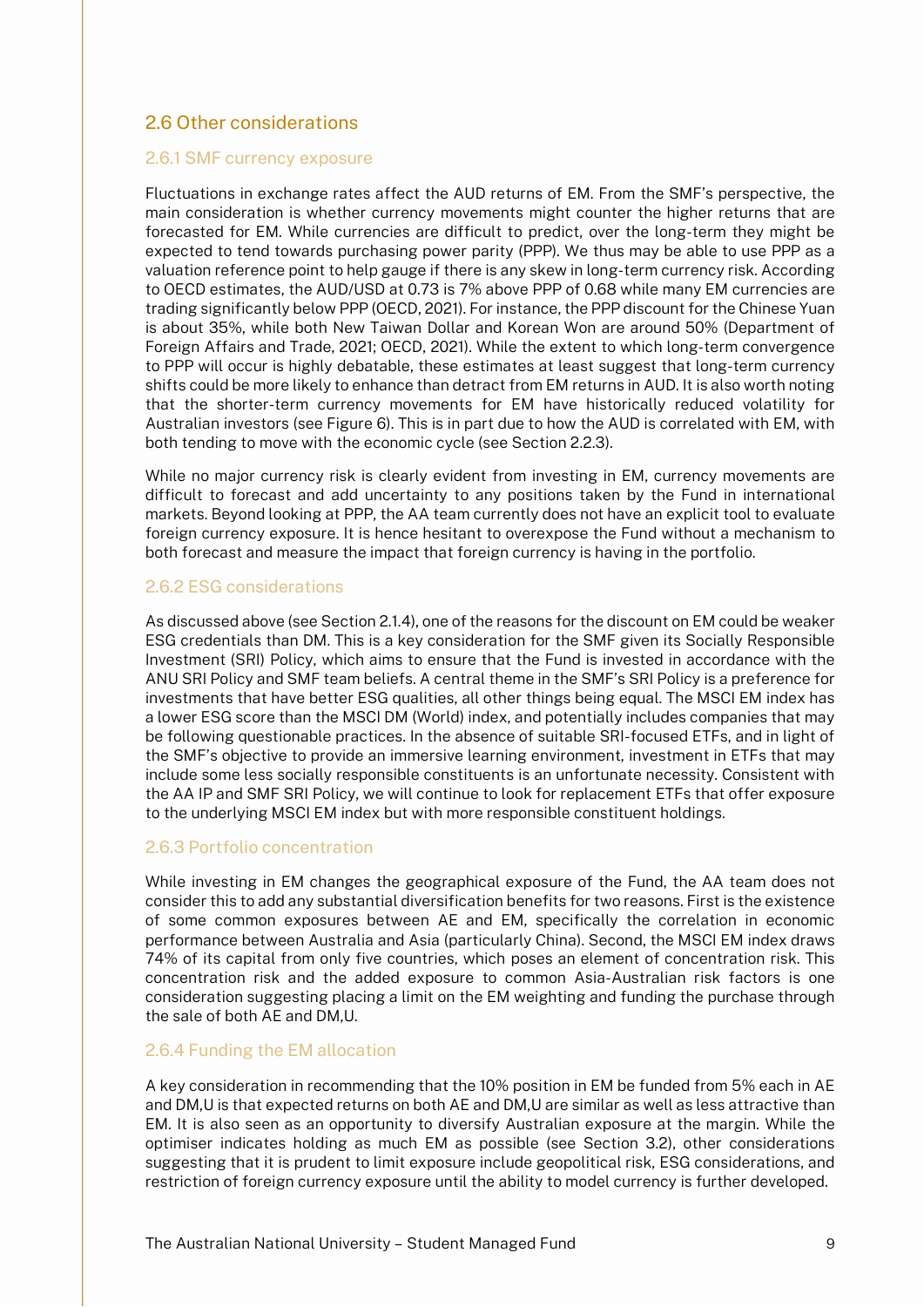## 3 Foundations of the investment thesis

#### 3.1 Scenario modelling

The 'AA Investment Process' entails specifying 10-year scenario projections and probabilities across both economic drivers and asset class inputs; with the latter fed into DCF-based asset models to generate wealth and return paths for each scenario. Below is the discussion of the most significant deviations from historical data in our 10-year forecasts that have influenced our modelling and thus proposed asset allocation. Details on the projections can be found in the Appendices.

The AA team refers to historical data to inform its model, which is based on classifying the economic drivers of inflation and the output gap (measured by actual GDP to potential GDP) into scenarios. These scenarios consist of inflation-output gap pairings contingent on the historical series with qualitative adjustment based on AA team analysis. The drivers are translated into asset class inputs, with the main inputs being PE (price to earnings), ROE (return on equity), bond yields and cash rates. The AA team undertakes analysis and applies judgement in translating the asset class inputs into forward projections across each of the 11 scenarios. The key considerations underpinning the qualitative adjustments to the historical series are discussed below.

Based on work completed last semester, an adjustment is made to the DM ROE 10-year targets to recognise the influence of the technology sector. Research into Facebook, Amazon, Apple, Netflix, Google (FAANG) and Tesla indicates that this group of stocks contributes a further 2% to market ROE relative to history. This is supported by the potential for strong sources of future returns in artificial intelligence, chips, cloud computing, and electronic and autonomous cars. The 10-year targets for DM ROE are raised by ~1% in each scenario, subject to the constraint that they are equal to or lower than AE ROE in each scenario. The forecasted DM ROE in year 10 range from 7.0% to 14.5%, with the probability-weighted ROE at 11.41%.

An earnings recovery rate (ERR) was introduced last semester in response to pandemicinfluenced decreases in earnings that led to a situation where trailing PEs (ROEs) were sitting at unsustainably high (low) levels. The ERRs for both AE and DM aim to align forward earnings and ROEs with what seems plausible, based on the AA team's current economic outlook and with reference to consensus earnings growth. Global economies have been strong recently as they recover from the initial shock of the pandemic and lockdowns, and the US and Europe begin to ease restrictions. For DM, a sizable portion of the earnings recovery has now been realised and recognised in earnings reported to June 2021, requiring the DM ERR to be adjusted downwards. For AE, trailing reported earnings are still depressed, as reflected in a PE of around 26x. This will persist in the short term due to a resurgence of lockdowns and restrictions, with the result that the earnings recovery will take a bit longer domestically than globally. An ERR is applied that brings the forward PE for AE down to 17.70x versus DM at 19.85x, with EM at 13.90x.

The AA team deems the medium levels for both economic drivers (inflation and the output gap) to be the most likely at the end of 10 years. However, we impose a positive skew on inflation and negative skew on the output gap within the scenario probabilities. High inflation is expected to be more probable due to aggressively easy monetary policy (including heavy quantitative easing and a term funding facility), increasing fuel and commodity prices, higher medical costs and health insurance premiums, and various supply side constraints. While there is an element of transitory inflation pressures, we see increased savings and cheap credit as potentially significant longer-term drivers of inflation that skew the risk towards higher inflation of a structural nature. We have increased the combined probabilities on the high inflation scenarios to 41% from 36%; while decreasing those on the medium inflation scenarios to 41% from 46%. The combined probabilities on the low inflation scenarios remains at 14%.

The AA team has also added a stagflation scenario with a probability of 3.5%, in accordance with increased expectations for higher inflation. This scenario represents an extreme outcome of a high inflation and low output gap. It is based on the stagflation crisis of the 1970s, which saw a change in income distribution away from capital and towards labour. In the stagflation scenario, structural issues in the economy lead to cost push pressures, particularly surrounding wages, and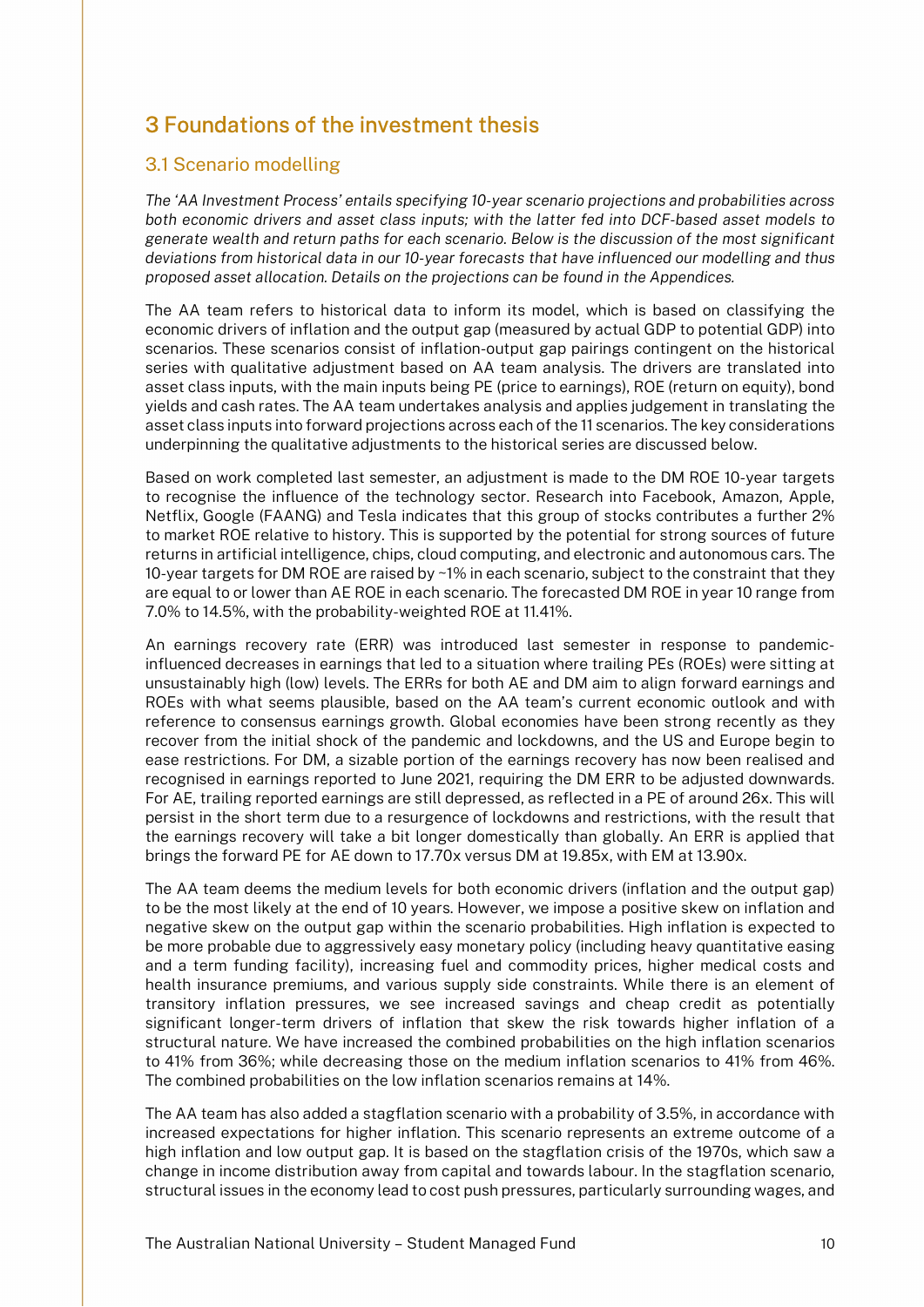taxes are increased putting pressure on overall economic activity. The current record asset prices at the tail-end of a global pandemic are occurring concurrently with mounting global supply chain issues, rising inventory levels and a potential unwinding of both monetary and fiscal and support. This situation creates the possibility of a perfect storm where growth stagnates, but prices rise due to cost-push pressures. The remaining 0.5% probability is attached to the 'crisis' scenario, which represents a deflationary situation involving low inflation and a low output gap.

## 3.2 Qualitative adjustments

This section outlines the considerations taken by the AA team that are not fully captured within the modelling.

The optimised asset allocation indicates a 100%/0% growth/defensive weight in the portfolio. The 100% growth allocation is maximising the EM constraint at 25% with the remaining 75% then being allocated to AE. The model is a quantitative tool designed to be used as an initial reference point for the AA decision. The optimiser is providing corner solutions, and is influenced by the increase in probability attributed to the high inflation scenarios and related outperformance by EM and AE. Given the optimiser's sensitivity to the model and input choices, it is inappropriate to submit to its recommendation without critical evaluation. The discussion below sets out the AA team's reasoning for deviating from the optimised weights towards the proposed target weights.

#### 3.2.1 Growth versus defensive weights

We do not view it as appropriate to completely switch out of the AC and AFI defensive asset classes given the protection they provide in challenging economic conditions. AC and AFI are the two best performing asset classes in the newly added stagflation scenario, which hits equities the hardest due to a combination of PE multiple de-rating and depressed ROEs. In such a scenario, central banks are expected to increase the cash rate to suppress inflationary pressure, promoting AC as a defensive asset. AC and AFI also outperform all the other asset classes in the aggregate demand-driven crisis scenario. While these two scenarios combined comprise just 4% of the scenario probabilities, it is important to continue to hold defensive assets in the event either scenario does unfold.

#### 3.2.2 Equity weights

Despite its superior returns, there are three primary reasons why the AA team has chosen to restrict EM to a 10% weighting instead of the 25% maximum weighting indicated by the optimiser. First, while EM outperforms AE and DM on a scenario probability-weighted basis over the 10-year investment horizon, it is outperformed by AE and DM in the crisis scenario, and by DM in the high inflation/medium output gap scenario. Second, EM constitutes 13% of the MSCI ACWI Index versus the 87% weight in DM. A full 25% allocation to EM would thus amount to very significant overweighting in EM versus DM. Focusing just on the international equities section of the portfolio, the proposed weighting of 10% for EM and 15% for DM amounts to an EM weighting of 40% relative to 13% weight in the MSCI ACWI Index. Third, we wish to limit our weight in unhedged investments until we have developed the ability to both monitor and forecast foreign currency exposure.

#### 3.3 Conclusion

The AA team is recommending that EM be introduced at a 10% weighting funded by a 5% reduction in each of AE and DM,U, with the defensive assets within the portfolio remaining unchanged. The investment thesis underpinning the recommendation to add EM reflects their higher returns relative to AE and DM, which we believe arises from EM carrying risk premiums that the SMF is more willing to bear given its long investment horizon.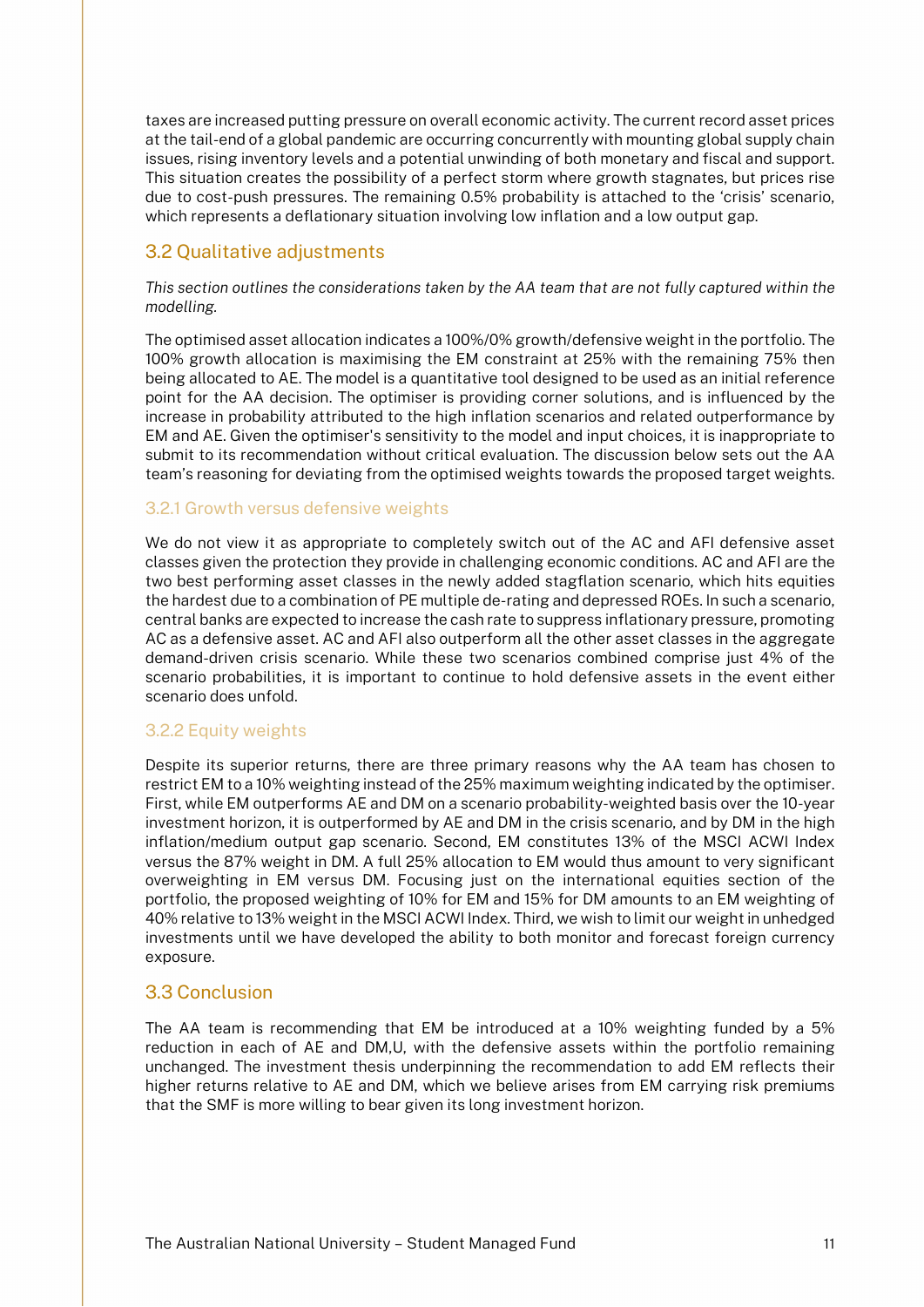## 4 Appendices

## Appendix A: Year 10 asset model assumptions, inputs and forecasts

## 4.1.1 Australian Equities

#### Figure 7: Return on equity on existing operations (ROE) and reinvestment (ROER) of Australian equities, year 10 targets

| <b>Scenario</b> |                          | <b>GDP/Potential</b>                                                                           |                                  |                               |                             |                         |  |  |  |
|-----------------|--------------------------|------------------------------------------------------------------------------------------------|----------------------------------|-------------------------------|-----------------------------|-------------------------|--|--|--|
|                 |                          | High<br>1.015                                                                                  | Medium<br>0.995                  | Low<br>0.980                  | <b>Stagflation</b><br>0.900 | Crisis<br>0.935         |  |  |  |
|                 | High<br>4.5%             | ROE: 14.5%<br>ROER: 14.5%                                                                      | ROE: 13.0%<br>ROER: 13.0%        | ROE: 10.5%<br><b>ROER: 9%</b> |                             |                         |  |  |  |
| Inflation       | Medium<br>2.5%           | ROE: 13.0%<br>ROER: 13.0%                                                                      | ROE: 11.0%<br>ROER: 10.5%        | ROE: 10.5%<br>ROER: 9.5%      |                             |                         |  |  |  |
|                 | Low<br>1%                | ROE: 12.0%<br>ROER: 11.5%                                                                      | ROE: 10.5%<br>ROER: 9.5%         | ROE: 9.5%<br>ROER: 8.0%       |                             |                         |  |  |  |
|                 | <b>Stagflation</b><br>7% |                                                                                                |                                  |                               | ROE: 9.0%<br>ROER: 7.5%     |                         |  |  |  |
|                 | <b>Crisis</b><br>0%      |                                                                                                |                                  |                               |                             | ROE: 6.5%<br>ROER: 3.5% |  |  |  |
|                 |                          | Figure 8: Return on equity (ROE) of Australian Equities<br>Historical data and year 10 targets |                                  |                               |                             |                         |  |  |  |
|                 |                          |                                                                                                | <b>Australian Equities - ROE</b> |                               |                             |                         |  |  |  |
| 19%             |                          |                                                                                                |                                  |                               |                             |                         |  |  |  |

## Figure 8: Return on equity (ROE) of Australian Equities Historical data and year 10 targets



Note: Historical data is reported for ROE, while forecasts are formed as a blend of ROE on existing operations and ROER. Data is from the Datastream Australian Market series.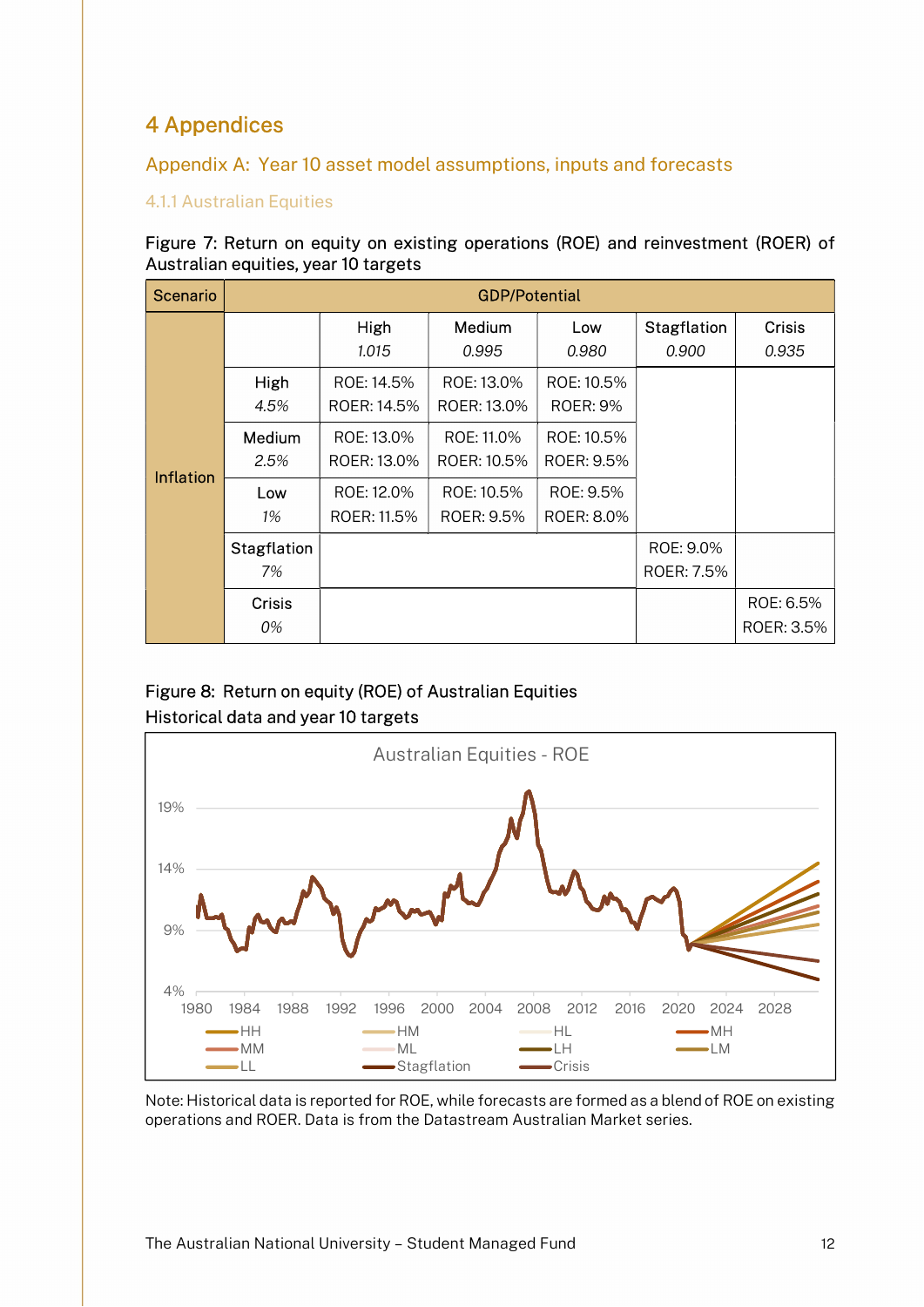| <b>Scenario</b> |                     | <b>GDP/Potential</b>                |                                                                |              |                      |                        |  |
|-----------------|---------------------|-------------------------------------|----------------------------------------------------------------|--------------|----------------------|------------------------|--|
|                 |                     | High<br>1.015                       | Medium<br>0.995                                                | Low<br>0.980 | Stagflation<br>0.900 | <b>Crisis</b><br>0.935 |  |
|                 | High<br>4.5%        | 15                                  | 13                                                             | 11           |                      |                        |  |
|                 | Medium<br>2.5%      | 19                                  | 18                                                             | 17           |                      |                        |  |
| Inflation       | Low<br>1%           | 20<br>24<br>16                      |                                                                |              |                      |                        |  |
|                 | Stagflation<br>7%   |                                     |                                                                |              | $\boldsymbol{9}$     |                        |  |
|                 | <b>Crisis</b><br>0% |                                     |                                                                |              |                      | 12                     |  |
|                 |                     | Historical data and year 10 targets | Figure 10: Price to earnings (PE) ratio of Australian Equities |              |                      |                        |  |
| 34              |                     |                                     | <b>Australian Equities - PE</b>                                |              |                      |                        |  |
| 32              |                     |                                     |                                                                |              |                      |                        |  |
| 30<br>28        |                     |                                     |                                                                |              |                      |                        |  |
| 26<br>24        |                     |                                     | <b>Ale</b>                                                     |              |                      |                        |  |

#### Figure 9: Price to earnings (PE) ratio of Australian equities, year 10 targets





Note: This chart shows all available history for the AE PE ratio based on the Datastream Australian market series.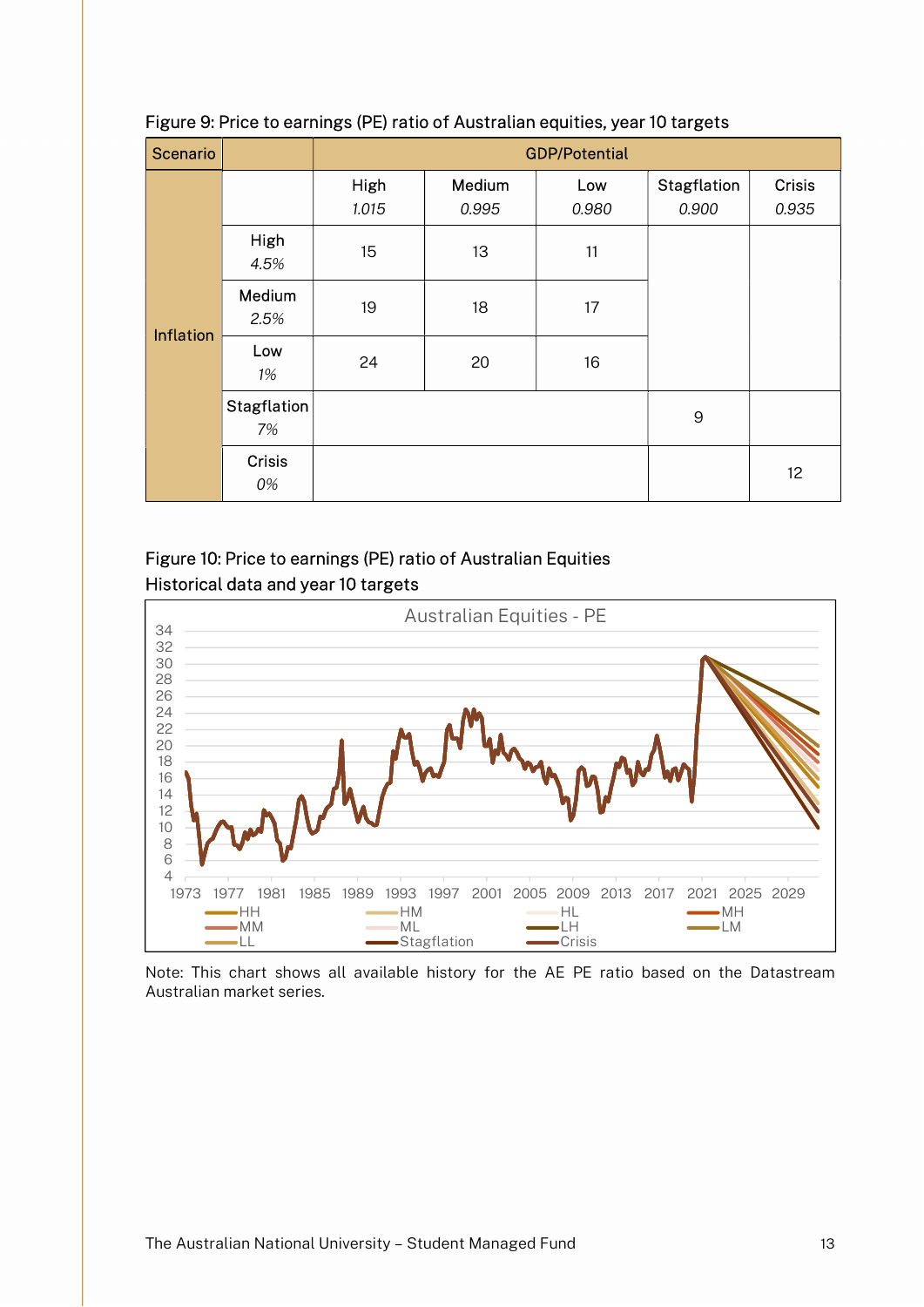#### 4.1.2 Developed Market equities

| Figure 11: Return on equity on existing operations (ROE) and reinvestment (ROER) of |  |  |
|-------------------------------------------------------------------------------------|--|--|
| Developed Markets, year 10 targets                                                  |  |  |

|                  |                          | <b>GDP/Potential</b>      |                           |                          |                             |                         |  |  |  |
|------------------|--------------------------|---------------------------|---------------------------|--------------------------|-----------------------------|-------------------------|--|--|--|
|                  |                          | High<br>1.015             | Medium<br>0.995           | Low<br>0.980             | <b>Stagflation</b><br>0.950 | <b>Crisis</b><br>0.935  |  |  |  |
|                  | High<br>4.5%             | ROE: 14.5%<br>ROER: 14.5% | ROE: 12.5%<br>ROER: 12.5% | ROE: 10.5%<br>ROER: 9.0% |                             |                         |  |  |  |
| <b>Inflation</b> | Medium<br>2.5%           | ROE: 13.0%<br>ROER: 13.0% | ROE: 11.5%<br>ROER: 11.5% | ROE: 10.0%<br>ROER: 9.5% |                             |                         |  |  |  |
|                  | Low<br>1%                | ROE: 11.0%<br>ROER: 10.0% | ROE: 10.0%<br>ROER: 9.0%  | ROE: 9.0%<br>ROER: 8.0%  |                             |                         |  |  |  |
|                  | <b>Stagflation</b><br>7% |                           |                           |                          | ROE: 10%<br><b>ROER: 8%</b> |                         |  |  |  |
|                  | <b>Crisis</b><br>0%      |                           |                           |                          |                             | ROE: 7.0%<br>ROER: 5.0% |  |  |  |

## Figure 12: Return on equity (ROE) for Developed Markets proxy Historical data and year 10 targets



Note: Historical data is reported for ROE, while forecasts are formed as a blend of ROE on existing operations and ROER. Data is from the Datastream Total World series.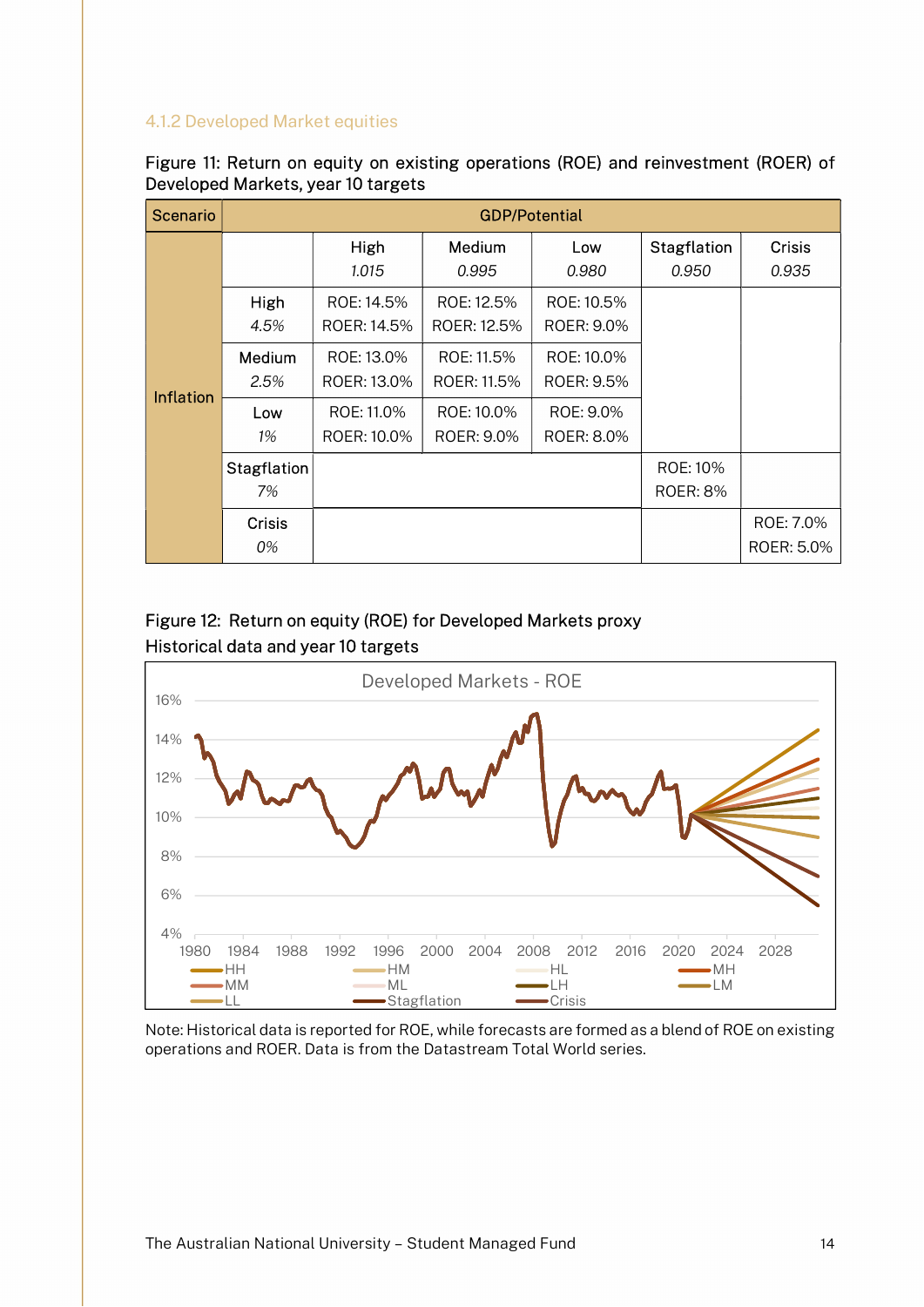| <b>Scenario</b>                      |                     | <b>GDP/Potential</b>                |                                                                    |              |                      |                        |  |  |
|--------------------------------------|---------------------|-------------------------------------|--------------------------------------------------------------------|--------------|----------------------|------------------------|--|--|
|                                      |                     | High<br>1.015                       | Medium<br>0.995                                                    | Low<br>0.980 | Stagflation<br>0.900 | <b>Crisis</b><br>0.935 |  |  |
|                                      | High<br>4.5%        | 16                                  | 14                                                                 | 13           |                      |                        |  |  |
|                                      | Medium<br>2.5%      | 20                                  | 18                                                                 | 16           |                      |                        |  |  |
| <b>Inflation</b>                     | Low<br>1%           | 25                                  | 21                                                                 | 17           |                      |                        |  |  |
|                                      | Stagflation<br>7%   |                                     |                                                                    |              | $9\,$                |                        |  |  |
|                                      | <b>Crisis</b><br>0% |                                     |                                                                    |              |                      | 12                     |  |  |
|                                      |                     | Historical data and year 10 targets | Figure 14: Price to earnings (PE) ratio of Developed Markets proxy |              |                      |                        |  |  |
|                                      |                     |                                     | Developed Markets - PE                                             |              |                      |                        |  |  |
| 32<br>30<br>28<br>26<br>24<br>$\sim$ |                     |                                     |                                                                    |              |                      |                        |  |  |

## Figure 13: Price to earnings (PE) ratio of Developed Markets, year 10 targets





Note: This chart shows all available history for the Developed Markets PE ratio based on the Datastream Total World series.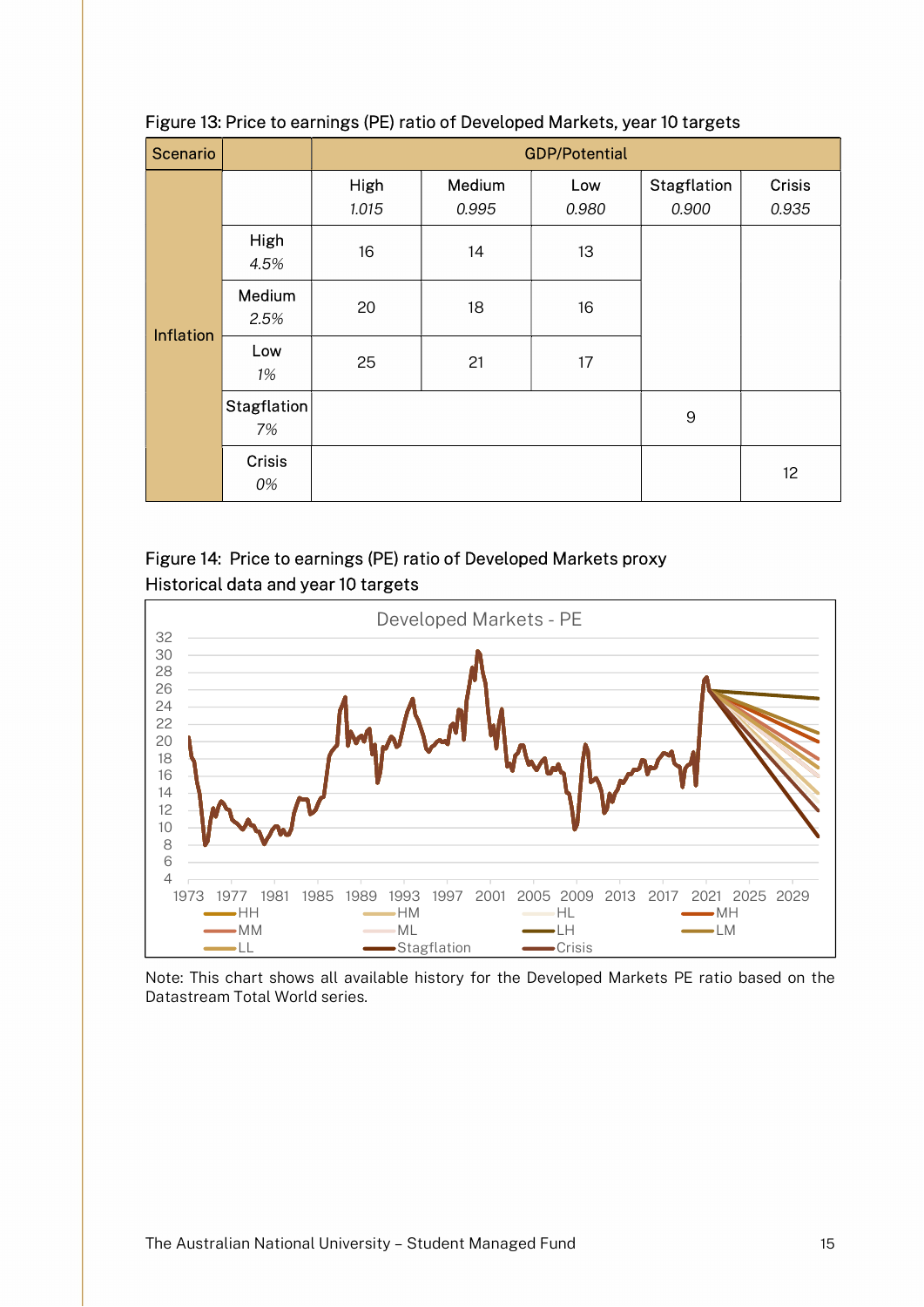## 4.1.3 Emerging Market equities

| Figure 15: Return on equity on existing operations (ROE) and reinvestment (ROER) of |  |
|-------------------------------------------------------------------------------------|--|
| Emerging Markets, year 10 targets                                                   |  |

|                  |                     |                           | <b>GDP/Potential</b>      |                           |                             |                            |
|------------------|---------------------|---------------------------|---------------------------|---------------------------|-----------------------------|----------------------------|
|                  |                     | High<br>1.015             | Medium<br>0.995           | Low<br>0.980              | <b>Stagflation</b><br>0.900 | <b>Crisis</b><br>0.935     |
|                  | High<br>4.5%        | ROE: 15.0%<br>ROER: 15.0% | ROE: 13.0%<br>ROER: 13.0% | ROE: 12.0%<br>ROER: 9.5%  |                             |                            |
|                  | Medium<br>2.5%      | ROE: 13.0%<br>ROER: 13.0% | ROE: 12.0%<br>ROER: 11.0% | ROE: 11.5%<br>ROER: 10.5% |                             |                            |
| <b>Inflation</b> | Low<br>1%           | ROE: 12.0%<br>ROER: 11.0% | ROE: 11.5%<br>ROER: 10.5% | ROE: 11.0%<br>ROER: 10.0% |                             |                            |
|                  | Stagflation<br>7%   |                           |                           |                           | ROE: 11%<br><b>ROER: 9%</b> |                            |
|                  | <b>Crisis</b><br>0% |                           |                           |                           |                             | ROE: 6.0%<br>ROER:<br>5.0% |

## Figure 16: Return on equity (ROE) of Emerging Markets Historical data and year 10 targets



Note<sub>1</sub>: Historical data is reported for ROE, while forecasts are formed as a blend of ROE on existing operations and ROER. The data is from the Datastream Emerging Market series.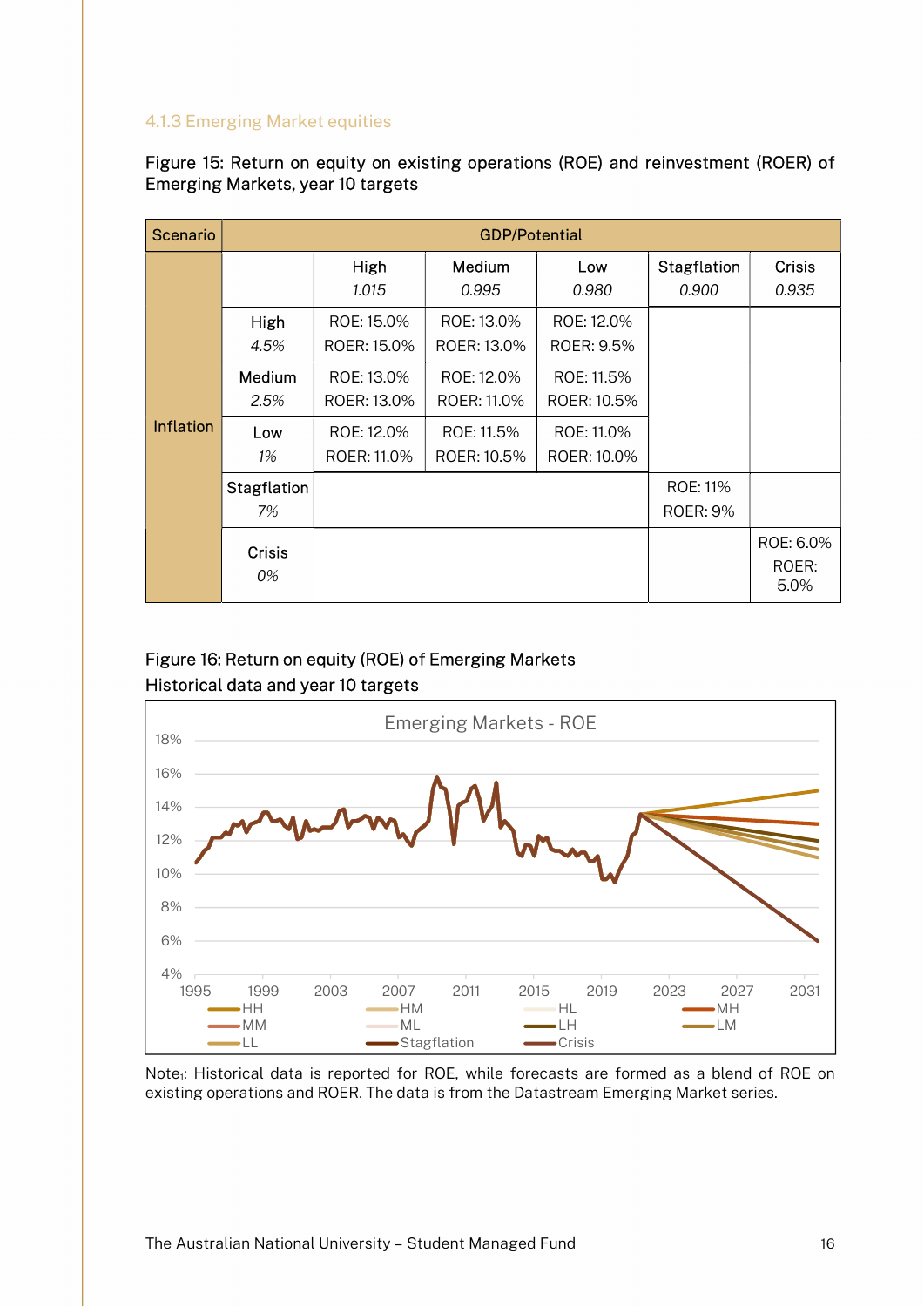| <b>Scenario</b>      |                   |                                     |                                                             | <b>GDP/Potential</b> |                             |                        |
|----------------------|-------------------|-------------------------------------|-------------------------------------------------------------|----------------------|-----------------------------|------------------------|
| <b>Inflation</b>     |                   | High<br>1.015                       | Medium<br>0.995                                             | Low<br>0.980         | <b>Stagflation</b><br>0.900 | <b>Crisis</b><br>0.935 |
|                      | High<br>4.5%      | 12                                  | 10                                                          | $\hbox{9}$           |                             |                        |
|                      | Medium<br>2.5%    | 17                                  | 15                                                          | 13                   |                             |                        |
|                      | Low<br>1%         | 21                                  | 18                                                          | 14.5                 |                             |                        |
|                      | Stagflation<br>7% |                                     |                                                             |                      | $\overline{7}$              |                        |
|                      | Crisis<br>0%      |                                     |                                                             |                      |                             | $\overline{7}$         |
|                      |                   | historical data and year 10 targets | Figure 18: Price to earnings (PE) ratio of Emerging Markets |                      |                             |                        |
| 32                   |                   |                                     | <b>Emerging Markets - PE</b>                                |                      |                             |                        |
| 30<br>28<br>26<br>24 |                   |                                     |                                                             |                      |                             |                        |
| つつ                   |                   |                                     |                                                             | Δ.                   |                             |                        |

## Figure 17: Price to earnings (PE) ratio of Emerging Markets, year 10 targets





Note: This chart shows all available history for the EM PE ratio based on the Datastream Emerging Market series.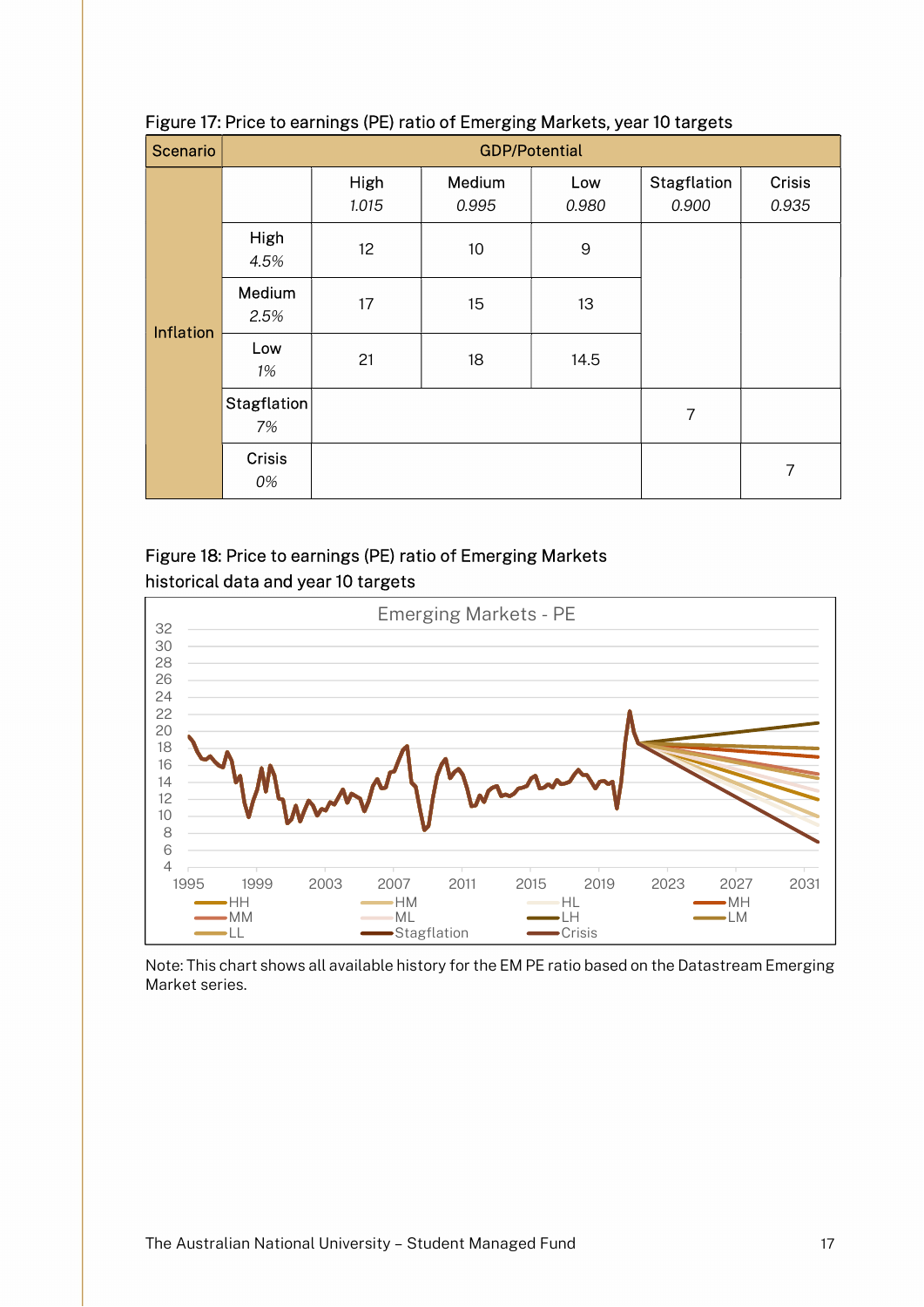#### 4.1.4 Australian Fixed Income

| <b>Scenario</b>                                                                                                      |                     |               |                 | <b>GDP/Potential</b> |                      |                 |  |  |  |
|----------------------------------------------------------------------------------------------------------------------|---------------------|---------------|-----------------|----------------------|----------------------|-----------------|--|--|--|
|                                                                                                                      |                     | High<br>1.015 | Medium<br>0.995 | Low<br>0.980         | Stagflation<br>0.900 | Crisis<br>0.935 |  |  |  |
|                                                                                                                      | High<br>4.5%        | 7.00%         | 5.75%           | 3.00%                |                      |                 |  |  |  |
|                                                                                                                      | Medium<br>2.5%      | 6.00%         | 3.75%           | 2.50%                |                      |                 |  |  |  |
| <b>Inflation</b>                                                                                                     | Low<br>1%           | 5.00%         | 2.75%           | 1.25%                |                      |                 |  |  |  |
|                                                                                                                      | Stagflation<br>7%   |               |                 |                      | 7.5%                 |                 |  |  |  |
|                                                                                                                      | <b>Crisis</b><br>0% |               |                 |                      |                      | 0.25%           |  |  |  |
| Figure 20: Seven-year bond yield, historical data and year 10 targets<br>Australian Fixed Income - 7-year bond yield |                     |               |                 |                      |                      |                 |  |  |  |
| 11%<br>10%<br>$9\%$<br>$8\%$<br>70/                                                                                  |                     |               |                 |                      |                      |                 |  |  |  |

#### Figure 19: Seven-year bond yield, year 10 targets

#### Figure 20: Seven-year bond yield, historical data and year 10 targets



Notes: This chart shows history from 1992 as this is considered the most representative period. A proxy for 7-year bond yields is formed by interpolating between 5-year and 10-year government bond yields as reported by the Reserve Bank of Australia.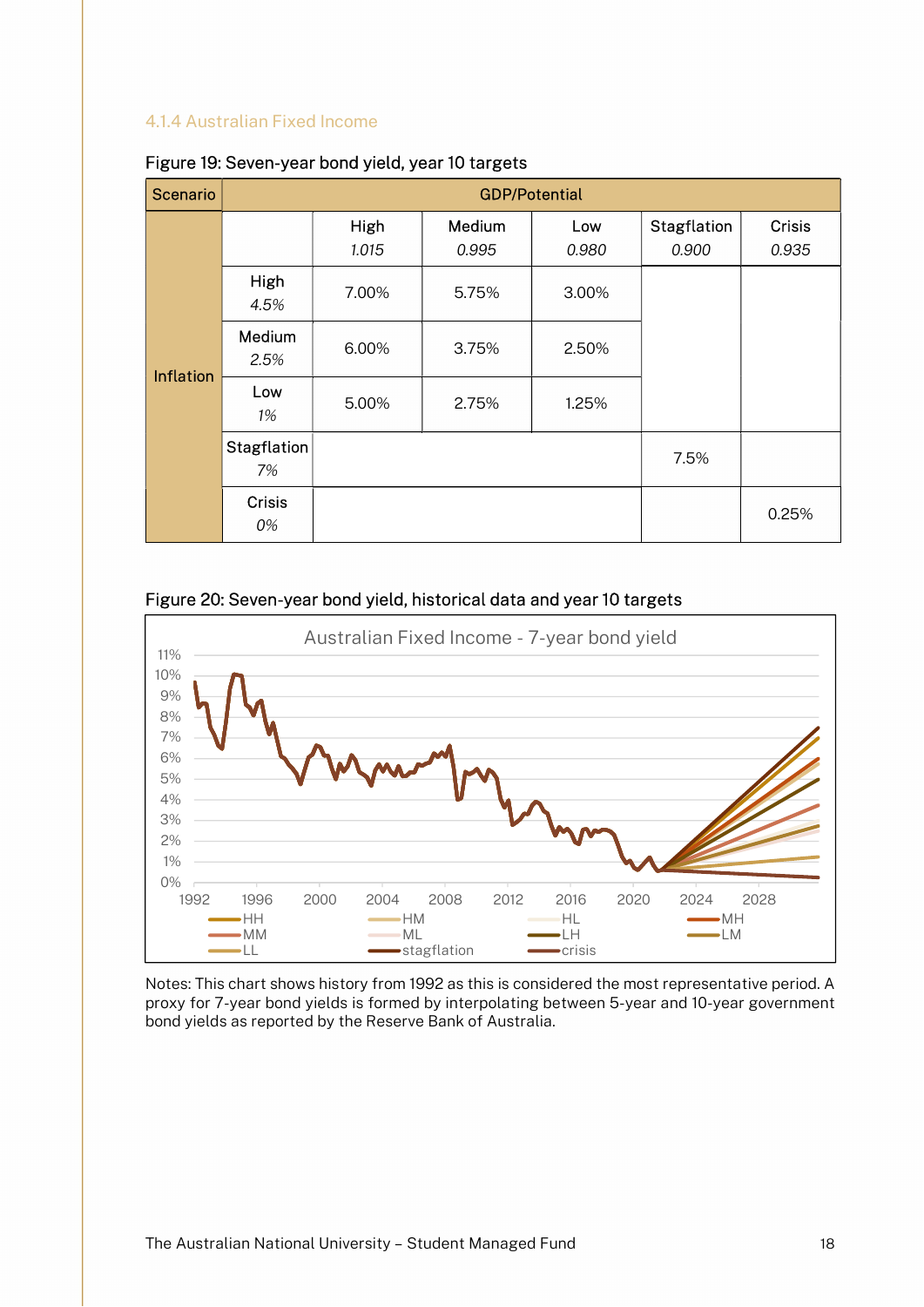## 4.1.5 Australian Cash

| <b>Scenario</b>  |                          | <b>GDP/Potential</b> |                 |              |                      |                        |  |  |  |
|------------------|--------------------------|----------------------|-----------------|--------------|----------------------|------------------------|--|--|--|
|                  |                          | High<br>1.015        | Medium<br>0.995 | Low<br>0.980 | Stagflation<br>0.900 | <b>Crisis</b><br>0.935 |  |  |  |
|                  | High<br>4.5%             | 6.25%                | 5.25%           | 4.50%        |                      |                        |  |  |  |
| <b>Inflation</b> | Medium<br>2.5%           | 4.00%                | 3.25%           | 2.50%        |                      |                        |  |  |  |
|                  | Low<br>$1\%$             | 1.50%                | 1.00%           | 0.50%        |                      |                        |  |  |  |
|                  | <b>Stagflation</b><br>7% |                      |                 |              | 6.50%                |                        |  |  |  |
|                  | <b>Crisis</b><br>0%      |                      |                 |              |                      | 0.00%                  |  |  |  |

#### Figure 21: Australian official cash rate, year 10 targets





Note: This chart shows history from 1992 as this is considered the most representative period. Cash rate data is sourced from the Reserve Bank of Australia.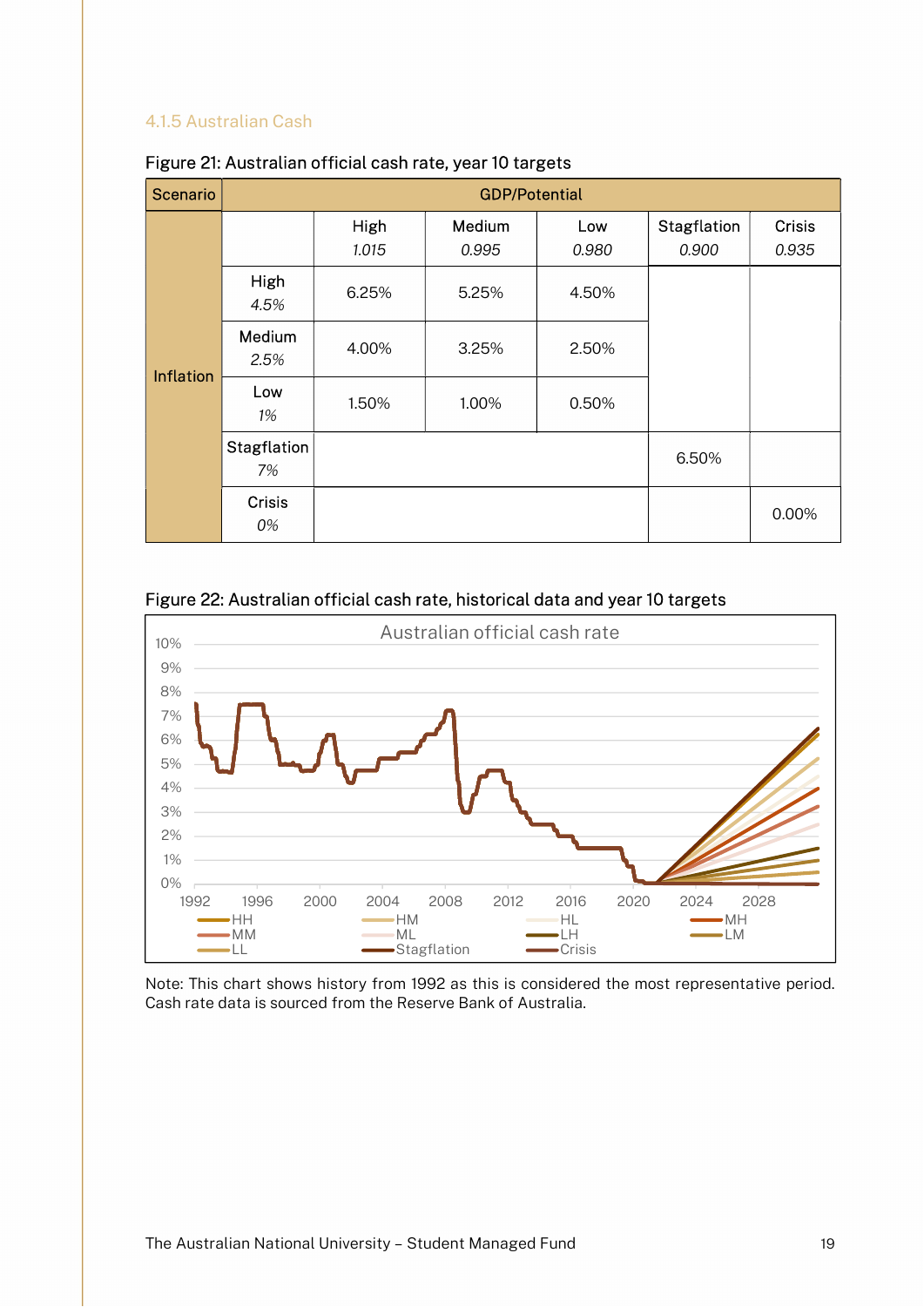| <b>Scenario</b>  |                          | <b>GDP/Potential</b> |                 |              |                             |                        |  |  |  |
|------------------|--------------------------|----------------------|-----------------|--------------|-----------------------------|------------------------|--|--|--|
|                  |                          | High<br>1.015        | Medium<br>0.995 | Low<br>0.980 | <b>Stagflation</b><br>0.900 | <b>Crisis</b><br>0.935 |  |  |  |
|                  | High<br>4.5%             | 1.60%                | 1.30%           | 1.00%        |                             |                        |  |  |  |
| <b>Inflation</b> | Medium<br>2.5%           | 0.90%                | 0.80%           | 0.70%        |                             |                        |  |  |  |
|                  | Low<br>1%                | 0.60%                | 0.50%           | 0.40%        |                             |                        |  |  |  |
|                  | <b>Stagflation</b><br>7% |                      |                 |              | 2.00%                       |                        |  |  |  |
|                  | <b>Crisis</b><br>0%      |                      |                 |              |                             | 0.20%                  |  |  |  |

## Figure 23: BetaShares High Interest Cash ETF spread vs official cash rate, year 10 targets

## Appendix B: Nominal asset returns

| <b>Scenarios</b> |                             |                              |             | <b>Year 10 Expected Nominal Return under 11 Scenarios</b> |                                    |                                   |                                      |                           |
|------------------|-----------------------------|------------------------------|-------------|-----------------------------------------------------------|------------------------------------|-----------------------------------|--------------------------------------|---------------------------|
| No.              | <b>Inflation</b>            | Growth /<br><b>Potential</b> | Probability | <b>Australian</b><br><b>Equities</b>                      | <b>Developed</b><br><b>Markets</b> | <b>Emerging</b><br><b>Markets</b> | <b>Australian</b><br>Fixed<br>Income | <b>Australian</b><br>Cash |
| 1                | <b>High</b>                 | <b>High</b>                  | 7%          | 8.05%                                                     | 7.90%                              | 10.07%                            | 2.11%                                | 4.33%                     |
| $\overline{2}$   | <b>High</b>                 | Medium                       | 18%         | 5.77%                                                     | 5.16%                              | 6.83%                             | 1.91%                                | 3.63%                     |
| 3                | <b>High</b>                 | Low                          | 16%         | 2.16%                                                     | 2.45%                              | 5.07%                             | 1.27%                                | 3.05%                     |
| 4                | Medium                      | <b>High</b>                  | 9%          | 8.75%                                                     | 8.93%                              | 12.35%                            | 2.14%                                | 2.73%                     |
| 5                | Medium                      | Medium                       | 20%         | 6.54%                                                     | 6.72%                              | 9.74%                             | 1.65%                                | 2.26%                     |
| 6                | Medium                      | Low                          | 12%         | 5.48%                                                     | 4.39%                              | 7.97%                             | 1.43%                                | 1.80%                     |
| $\overline{7}$   | Low                         | <b>High</b>                  | 4%          | 9.82%                                                     | 9.43%                              | 11.42%                            | 2.22%                                | 1.20%                     |
| 8                | Low                         | Medium                       | 6%          | 6.77%                                                     | 6.61%                              | 9.29%                             | 1.72%                                | 0.87%                     |
| $\overline{9}$   | Low                         | Low                          | 4%          | 3.94%                                                     | 3.74%                              | 6.00%                             | 1.40%                                | 0.54%                     |
| 10               | <b>Stagflation</b>          | <b>Stagflation</b>           | 3.5%        | $-1.06%$                                                  | $-1.32%$                           | 2.08%                             | 0.19%                                | 4.69%                     |
| 11               | <b>Crisis</b>               | <b>Crisis</b>                | 0.5%        | $-2.63%$                                                  | $-0.87%$                           | $-2.70%$                          | 1.20%                                | 0.15%                     |
|                  | <b>Probability-Weighted</b> |                              | 100%        | 5.86%                                                     | 5.67%                              | 8.35%                             | 1.72%                                | 2.69%                     |

## Figure 24: Asset class expected nominal returns under 11 scenarios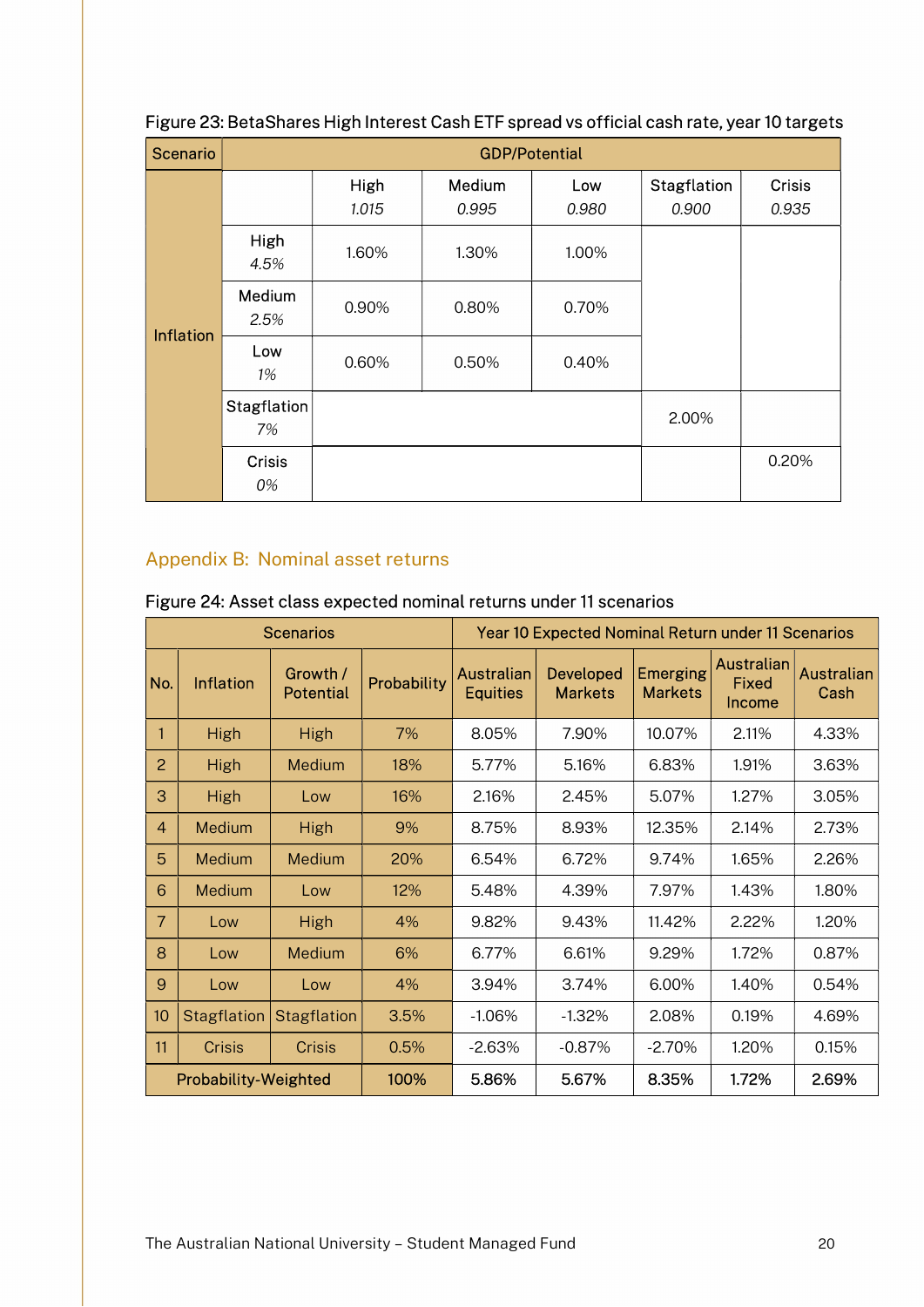## Appendix C: Australian, Developed Market and Emerging Market Equities – Historical trends

Figure 25: Return on equity (ROE) ratio of Australian Equities (AE), Developed Markets (DM) and Emerging Markets (EM), historical data



## Figure 26: PE ratio of AE, DM and EM, historical data

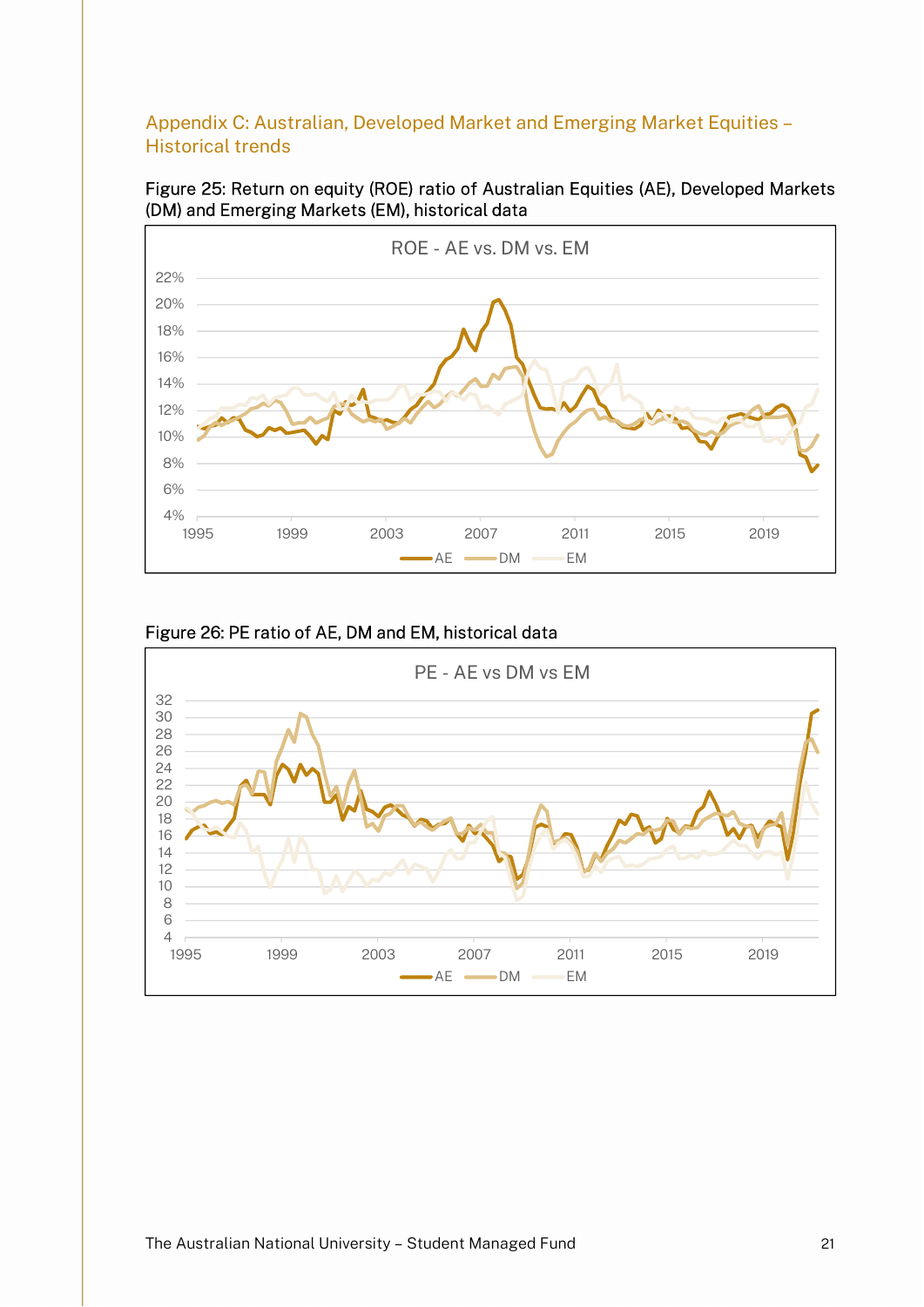

Figure 27: Emerging Markets PE discount versus Developed Markets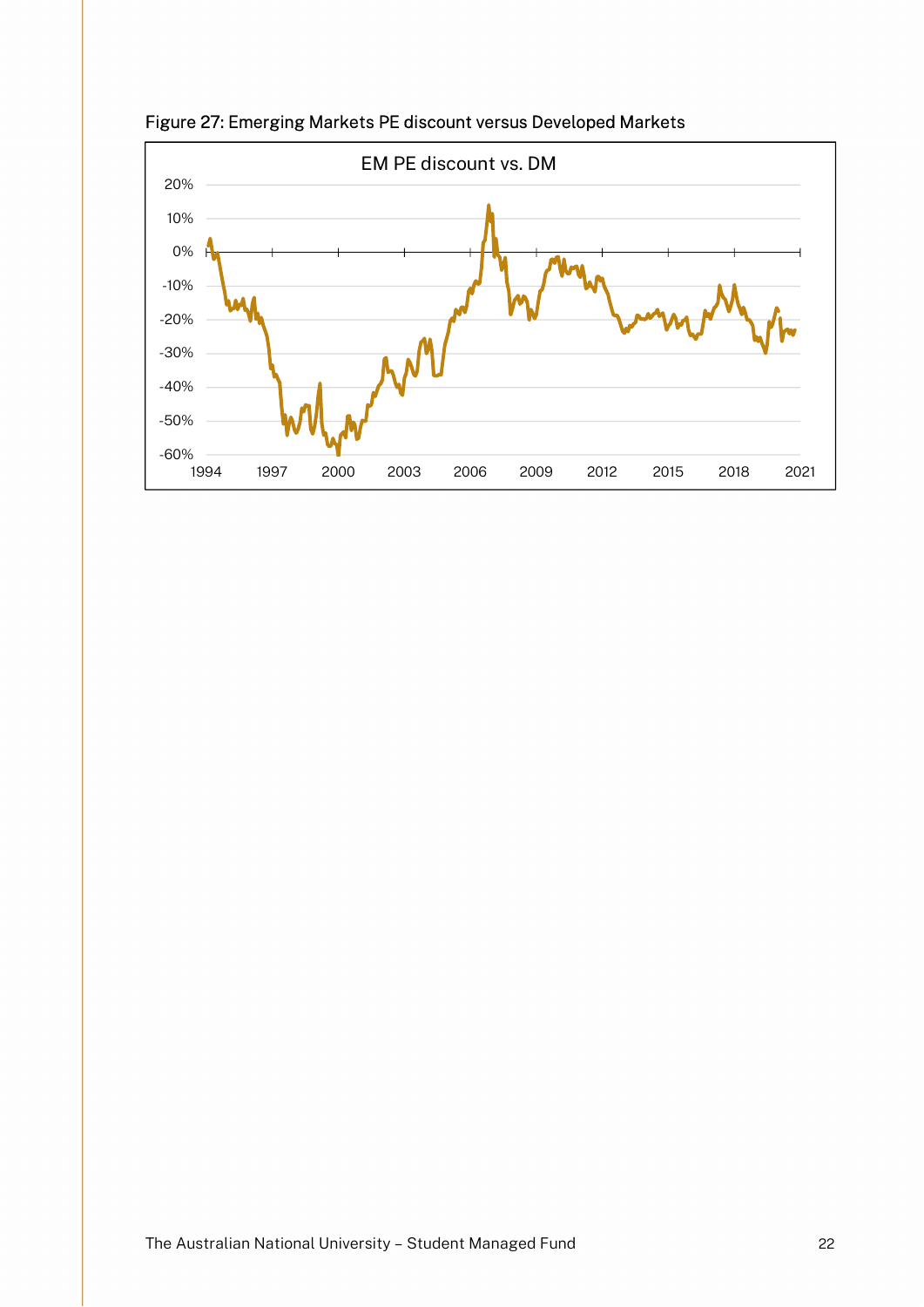## Appendix D: Detailed portfolio weights

| <b>Asset Weights</b>                 | Reference target<br>portfolio | <b>Proposed portfolio</b> | Deviation vs.<br>reference |
|--------------------------------------|-------------------------------|---------------------------|----------------------------|
| <b>GROWTH ASSETS</b>                 |                               |                           |                            |
| Active Australian Equities Portfolio | 50%                           | 50%                       |                            |
| Australian Equities in AA Portfolio  | 10%                           | 5%                        | -5%                        |
| <b>Total Australian Equities</b>     | 60%                           | 55%                       | $-5%$                      |
| Developed Markets, Hedged            | 10%                           | 10%                       |                            |
| Developed Markets, Unhedged          | 10%                           | 5%                        | -5%                        |
| <b>Emerging Markets, Unhedged</b>    | 0%                            | 10%                       | $+10%$                     |
| <b>Total International Equities</b>  | 20%                           | 25%                       | $+5%$                      |
| <b>Total Growth Assets</b>           | 80%                           | 80%                       | 0%                         |
| <b>DEFENSIVE ASSETS</b>              |                               |                           |                            |
| Australian Fixed Income              | 15.%                          | 7.5%                      | $-7.5%$                    |
| <b>Australian Cash</b>               | 5%                            | 12.5%                     | $+7.5%$                    |
| <b>Total Defensive Assets</b>        | 20%                           | 20%                       | 0%                         |
| <b>TOTAL</b>                         | 100%                          | 100%                      | 0%                         |

## Figure 28: Portfolio weights – Detailed breakdown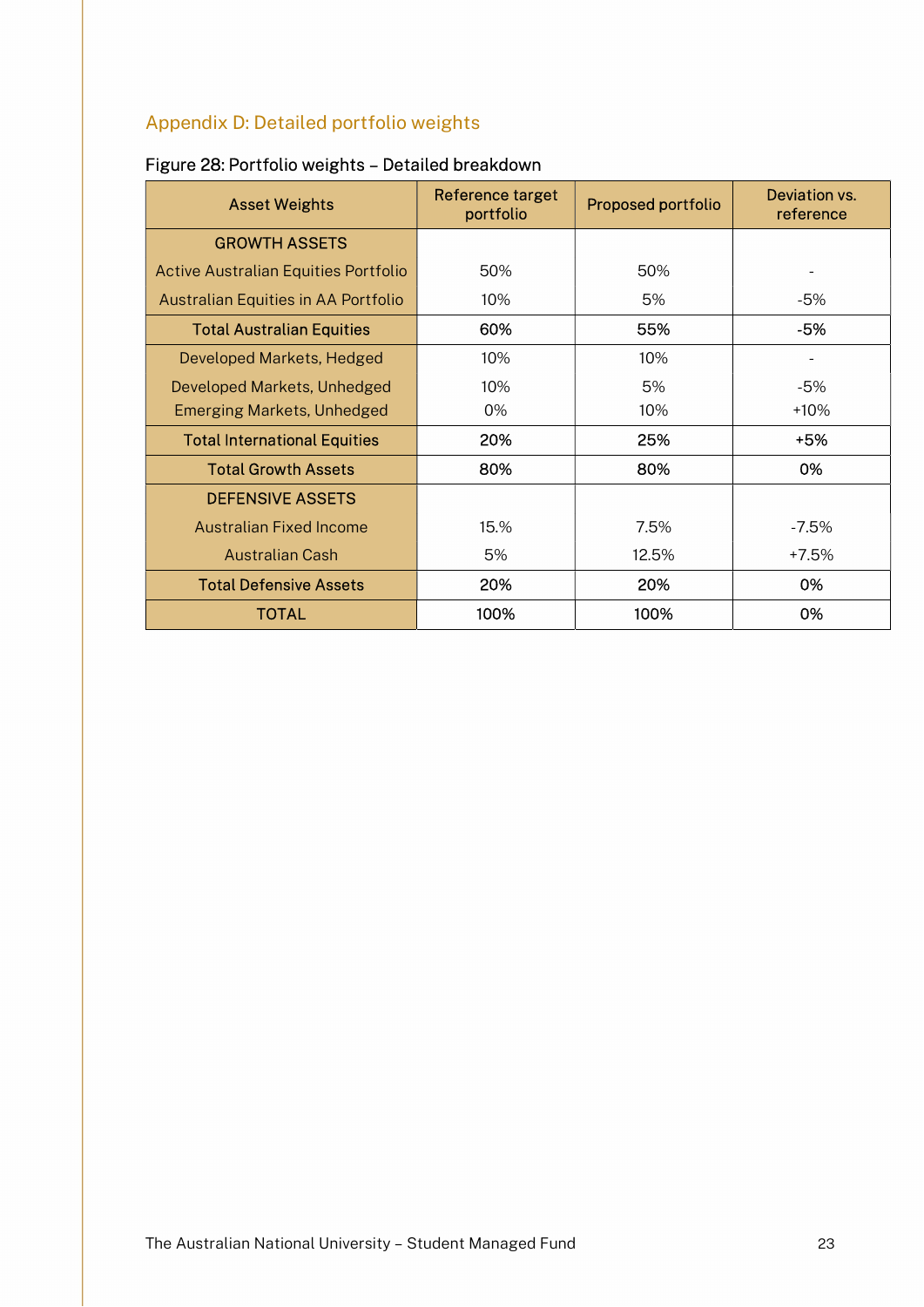## Appendix E: Macro driver assumptions and inputs

| <b>Scenario</b>    | <b>Historical Level</b><br>$(1992-present)$ | <b>Historical probability</b><br>$(1992-present)$ | <b>Forecast level</b> | Forecast<br>probability |
|--------------------|---------------------------------------------|---------------------------------------------------|-----------------------|-------------------------|
| High               | 6.1%                                        | 23.0%                                             | 4.5%                  | 41%                     |
| <b>Medium</b>      | 3.0%                                        | 53.1%                                             | 2.5%                  | 41%                     |
| Low                | 1.6%                                        | 23.9%                                             | 1.0%                  | 14%                     |
| <b>Stagflation</b> |                                             |                                                   | 7%                    | 3.5%                    |
| <b>Crisis</b>      |                                             |                                                   | 0%                    | 0.5%                    |

#### Figure 29: Inflation paths

## Figure 30: GDP/Potential paths

| <b>Scenario</b>    | <b>Historical level</b><br>$(1992-present)$ | <b>Historical probability</b><br>$(1992-present)$ | <b>Forecast level</b> | Forecast<br>probability |
|--------------------|---------------------------------------------|---------------------------------------------------|-----------------------|-------------------------|
| High               | 1.017                                       | 24.8%                                             | 1.015                 | 20%                     |
| Medium             | 1.002                                       | 50.4%                                             | 0.995                 | 44%                     |
| Low                | 0.989                                       | 24.8%                                             | 0.980                 | 32%                     |
| <b>Stagflation</b> |                                             |                                                   | 0.950                 | 3.5%                    |
| <b>Crisis</b>      |                                             |                                                   | 0.935                 | 0.5%                    |



## Figure 31: Historical inflation vs. output gap (1970 – present)

Note: This chart shows the history for Australian inflation and output gap (GDP/Potential) commencing in 1970, when data for some asset class inputs becomes available. Inflation data is sourced from the Reserve Bank of Australia, and output gap data is sourced from the Organisation for Economic Co-operation and Development (OECD).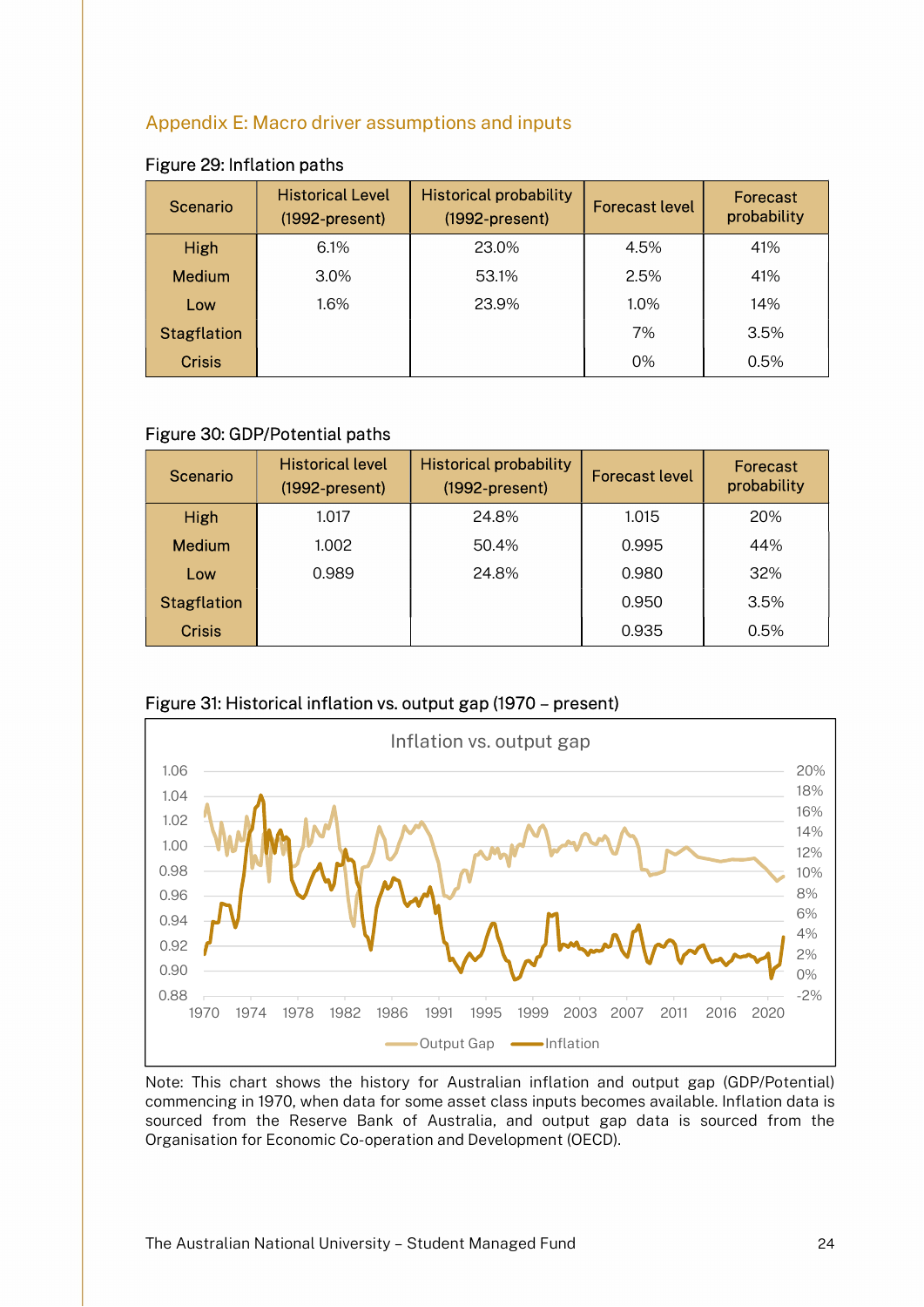| <b>Scenario</b>  |                          | <b>GDP/Potential</b> |                 |              |                      |                        |  |  |
|------------------|--------------------------|----------------------|-----------------|--------------|----------------------|------------------------|--|--|
|                  |                          | High<br>1.015        | Medium<br>0.995 | Low<br>0.980 | Stagflation<br>0.950 | <b>Crisis</b><br>0.935 |  |  |
|                  | High<br>4.5%             | 7%                   | 18%             | 16%          |                      |                        |  |  |
| <b>Inflation</b> | Medium<br>2.5%           | 9%                   | 20%             | 12%          |                      |                        |  |  |
|                  | Low<br>1%                | 4%                   | 6%              | 4%           |                      |                        |  |  |
|                  | <b>Stagflation</b><br>7% |                      |                 |              | 3.5%                 |                        |  |  |
|                  | Crisis<br>0%             |                      |                 |              |                      | 0.5%                   |  |  |

## Figure 32: Forecasted scenario probabilities

## Figure 33: historical scenario probabilities (1992-present)

| <b>Scenario</b>  | <b>GDP/Potential</b> |               |                 |              |  |  |  |
|------------------|----------------------|---------------|-----------------|--------------|--|--|--|
|                  |                      | High<br>1.017 | Medium<br>1.002 | Low<br>0.989 |  |  |  |
| <b>Inflation</b> | High<br>6.1%         | 6.2%          | 15.0%           | 1.8%         |  |  |  |
|                  | Medium<br>3%         | 15.0%         | 25.7%           | 12.4%        |  |  |  |
|                  | Low<br>1.6%          | 3.5%          | 9.7%            | 10.6%        |  |  |  |